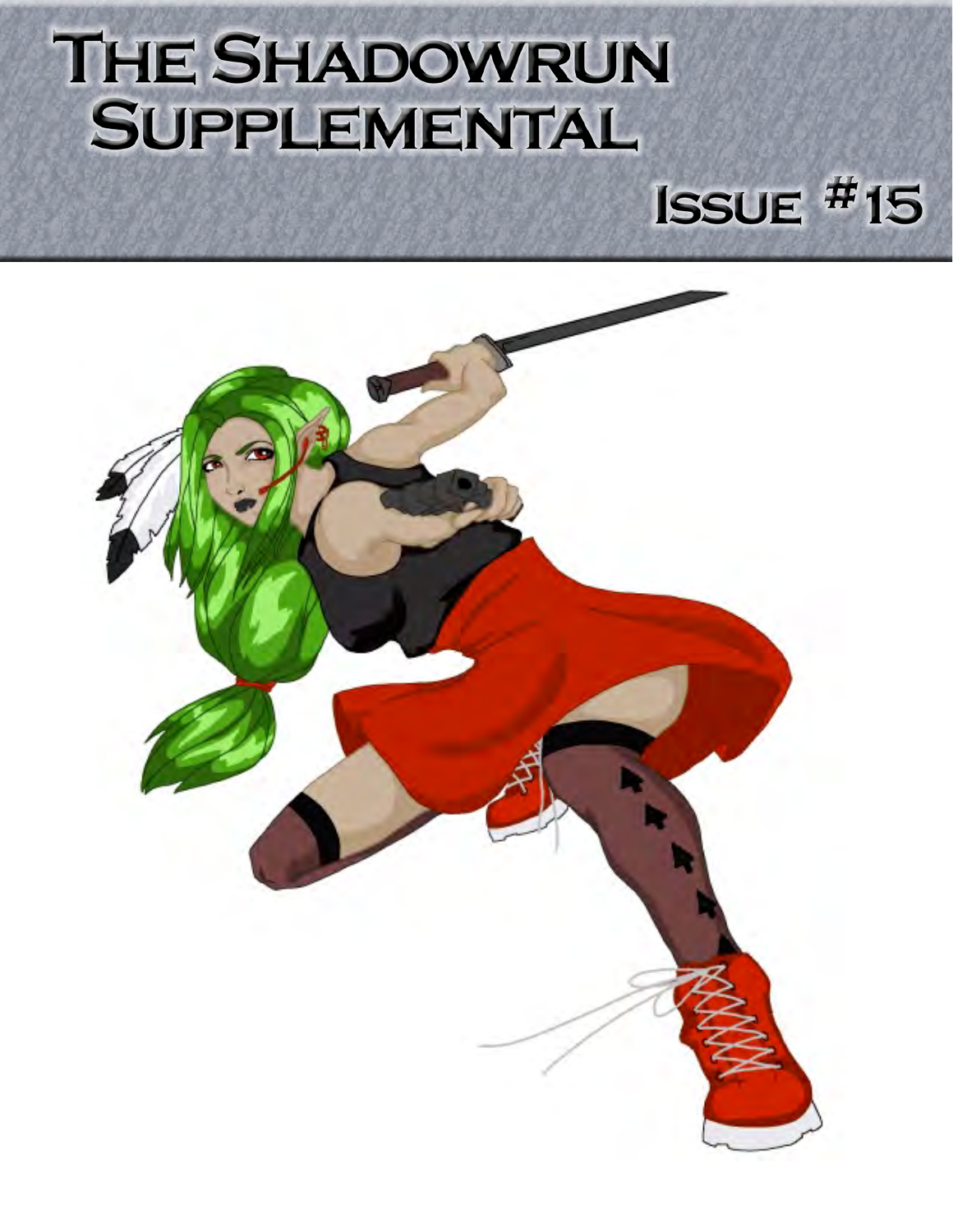# **THE SHADOWRUN SUPPLEMENTAL**

## **ISSUE #15**

| Editorial Verbiage 2                 |    |
|--------------------------------------|----|
| <b>Have Your Say</b>                 | 2  |
| <b>Submission Guidelines</b>         | 3  |
| <b>General Guidelines</b>            | 3  |
| <b>Written Submissions</b>           | 3  |
| <b>Art Submissions</b>               | 3  |
| <b>The Wantlist</b>                  | 3  |
|                                      | 4  |
| <b>What is BeCKS?</b>                | 4  |
| Danrathan                            | 4  |
| <b>Character Creation</b>            | 5  |
| <b>Metatype</b>                      | 5  |
| <b>Attributes</b>                    | 5  |
| <b>Skills</b>                        | 5  |
| Intelligence, Language and           |    |
| <b>Knowledge Skills</b>              | 6  |
| Magic                                | 7  |
| <b>Resources</b>                     | 7  |
| Contacts                             | 7  |
| <b>Edges &amp; Flaws</b>             | 8  |
| <b>Additional Notes</b>              | 8  |
| <b>Danrathan</b>                     | 8  |
| <b>Extended Creation Phase</b>       | 9  |
| <b>Comparing Becks To Priorities</b> | 9  |
| <b>Jane Trade</b>                    | 10 |
| Baseball in 2062  12                 |    |
| The State of the Game                | 12 |
| Timeline                             | 13 |
|                                      |    |

| <b>NAL Teams</b>                    | 15 |
|-------------------------------------|----|
| <b>Eastern Conference</b>           | 15 |
| <b>Central Conference</b>           | 15 |
| <b>Pacific Conference</b>           | 15 |
| World Series Winners: 2055-2061     | 15 |
| <b>Statsofts</b>                    | 15 |
| Variable Magic                      | 16 |
| <b>Introduction</b>                 | 16 |
| <b>Less Magic</b>                   | 16 |
| <b>Building Up Your Magic</b>       | 17 |
| <b>More Magic</b>                   | 17 |
| Places to Go, People to See ………. 18 |    |
| People                              | 18 |
| Marceau                             | 18 |
| <b>Mordred Fisht</b>                | 18 |
| <b>Places</b>                       | 19 |
| <b>Hyacinth House, New Orleans</b>  | 19 |
| <b>Archetypes</b>                   | 19 |
| <b>BTL Dealer</b>                   | 19 |
| <b>Junkyard Scrounger</b>           | 20 |
| Tai's Magical Goodies………………… 21     |    |
| <b>Essence Kitten</b>               | 21 |
| <b>Powers</b>                       | 21 |
| Appearance                          | 21 |
| Weaknesses                          | 21 |
| <b>Special Power Descriptions</b>   | 21 |
| <b>Charm Foci</b>                   | 22 |
|                                     |    |

## **The Shadowrun Supplemental #15: October 2001**

## **Staff**

**Editor-in-Chief:** Adam Jury [ [adamj@dumpshock.com](mailto:adamj@dumpshock.com) ] Assistant Editor: Elissa Carey [ [elissa@dumpshock.com](mailto:elissa@dumpshock.com) ] **Assistant Editor:** Elissa Carey [ elissa@dumpshock.com ]<br>**Lifesaver:** Pamela Zerbinos [ [pam@dumpshock.com](mailto:pam@dumpshock.com) ]

## **Contributing Editors**

Robyn King-Nitschke **[ winterhawk@magespace.net ]**<br>Marc Renouf: [ manuf | marc Renoute | Marc Renoute | Marc Renoute | manuf | manuf | manuf | manuf | manuf | ma Marc Renouf: [ renouf@erim-int.com ]<br>Brett Sanger: [ Swiftone@dumpshock.com ] [ swiftone@dumpshock.com ] Eleanor Holmes **Eleanor** E jestyr@dumpshock.com ]

### **Cover Art** Drea O'Dare:

[ drea@supergoth.com ] [http://www.supergoth.com](http://www.supergoth.com/)

**Interior Art** Alexandre van Chestein:<br>
[ havoc@videotron.ca ]

**Guest Cat: Meep**

**Global Staff Contact: [ [tss@dumpshock.com](mailto:tss@dumpshock.com) ] World Wide Web:<http://tss.dumpshock.com>**



http://pages.infinit.net/havochq/

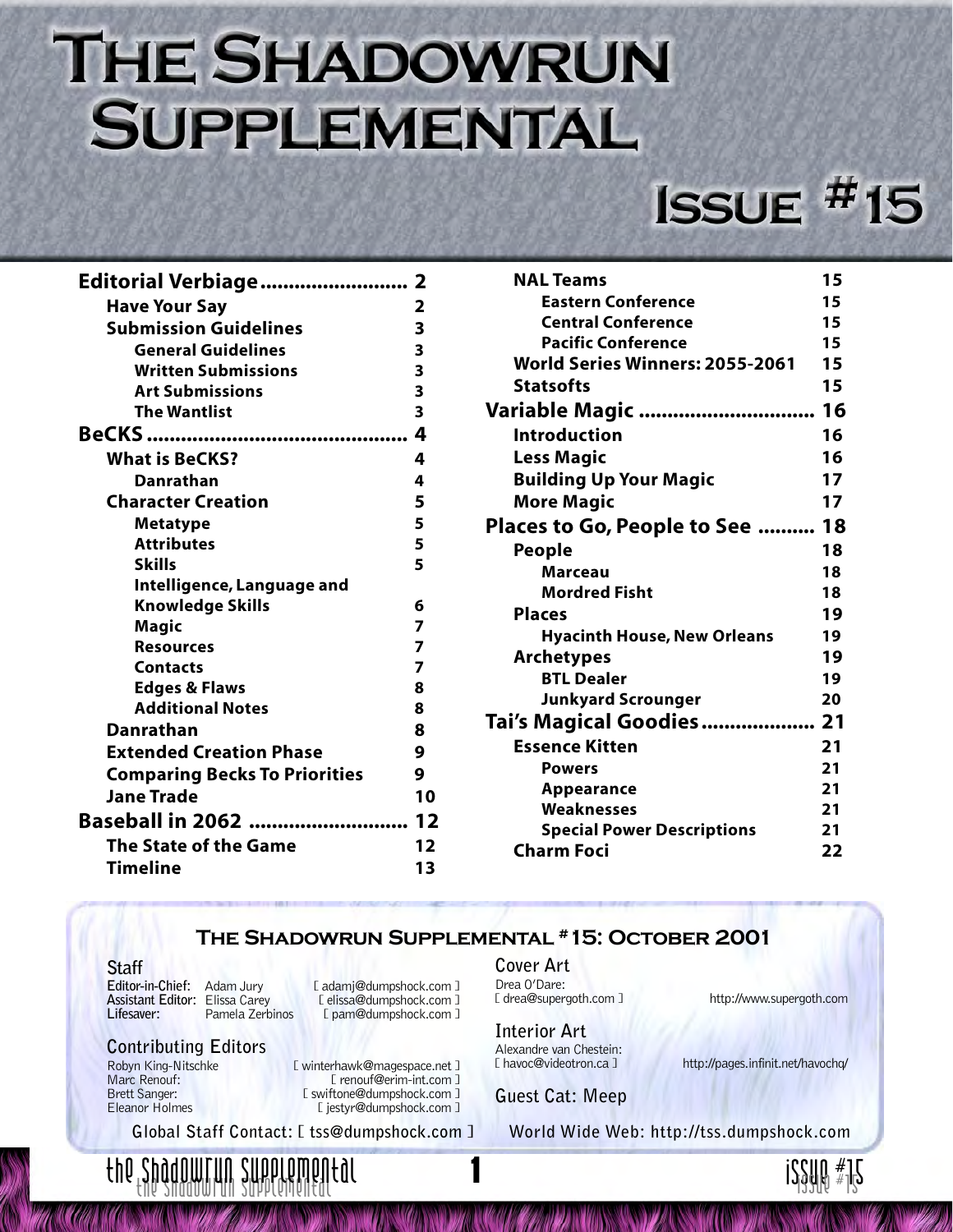## **Editorial Verbiage [Adam Jury \[ adamj @dumpshock.com \]](mailto:adamj@dumpshock.com)**

<span id="page-2-0"></span>The word 'monthly' still scares the holy heck out of me $-\text{as } I'$ m writing this it's a few days before my desired release date for this magazine, and I still have cover art yet to arrive, and I need to edit one article, do layout for it, compile the magazine, and then do a final proofread. Not to mention work my day job. And then the day after I upload this issue, we get to start the process all over again with the next issue.

Now that I'm stuck with writing 10 or 11 of these Editorial Verbiage articles each year, I'm feeling a bit lost as to what I should write about here, so I'll try to address a few of the concerns that were brought up in the Issue #14 survey... starting with my own.

The amount of feedback from the survey for issue #14 was a bit on the slim side, although it was about what I expected. If you have a spare five minutes though, and you read issue #14, please go back and fill out the survey (It's available at [http://tss.dumpshock.com/feedback\\_14.html](http://tss.dumpshock.com/feedback_14.html)) – and when you're finished with this issue, there's a new survey at [http://tss.dumpshock.com/feedback\\_15.html](http://tss.dumpshock.com/feedback_15.html). No whining - honest - but it would be really helpful if more people filled these surveys out. As it stands about 1 in 100 readers is filling out the survey $-I'm$  sure a few more of you have a little bit of time that you could dedicate to letting us know what you liked and didn't like, and how we could improve the magazine.

Now, onto your concerns. Several people were upset by the smaller size of Issue #14 (21 pages) compared to other recent issues (Issue #13 was 43 pages). This is a reality of the new publishing schedule – this issue clocks in at 23 pages, and I don't imagine that the page count will increase to beyond 30 for awhile. So yes, a smaller magazine kind of sucks, but (there's always a but) if we publish 10 issues a year at 22 pages each, that's 220 total pages-as compared to 4 issues a year at 40 pages each $-160$  pages.

Several people requested more articles like Seventh Samurai-and several people said they didn't want anything like Seventh Samurai again, and that they can come up with pre-generated characters on their own easily enough. I think a pretty interesting compromise would be articles about various shadowrunning teams-an overall team profile, quick bios of the characters, and then stats for each one. The individual characters could easily be dropped into a game as NPCs (Ignoring the background) or the entire could be used, keeping their background and motivations in mind. So, for those of you who like designing characters, consider that a hint!

Also requested was more adventure and plot hook material. There will be some adventures in future issues (I have a couple sitting in the 'incoming' directory right now), but very few people seem to submit adventures. We've had them on our Wantlist (p. 3) for awhile now and have only had a few submitted. On the plot hook front, I took it upon myself to write up a couple plot hooks for the generic archetypes included in this months Places to Go, People to See (p. 18). Let me know what you think of this approach—this is also the first issue that we've featured NPC archetypes in Places to Go, People to See.

And finally, a "master index" of every issue was suggested. That's a project that's been sitting in the back of my brain for a long time now, and I think it would be truly cool. Unfortunately it's something that can't be done for awhile—the old issues are simply in too many formats and too haphazardly designed. As time goes on we're looking at editing the older issues and re-publishing them in HTML and PDF format, and as we do that we'll look into building a master index.

Shadowrun, Matrix, and all related terms are copyrights of WizKids LLC (1989 to the present date.), All rights reserved. All names used without permission. This compilation of material is copyright ©2001 Adam Jury

|<br>|Sula #15<br>|

## **Have Your Say**

Just as important as the people who create are the people who consume – so please, let us know what you think of The Shadowrun Supplemental. Thereís a small survey to fill out available at [http://tss.dumpshock.com/feedback\\_15.html,](http://tss.dumpshock.com/feedback_15.html) and you can always email the editorial team at [tss@dumpshock.com](mailto:tss@dumpshock.com). Your feedback is always appreciated!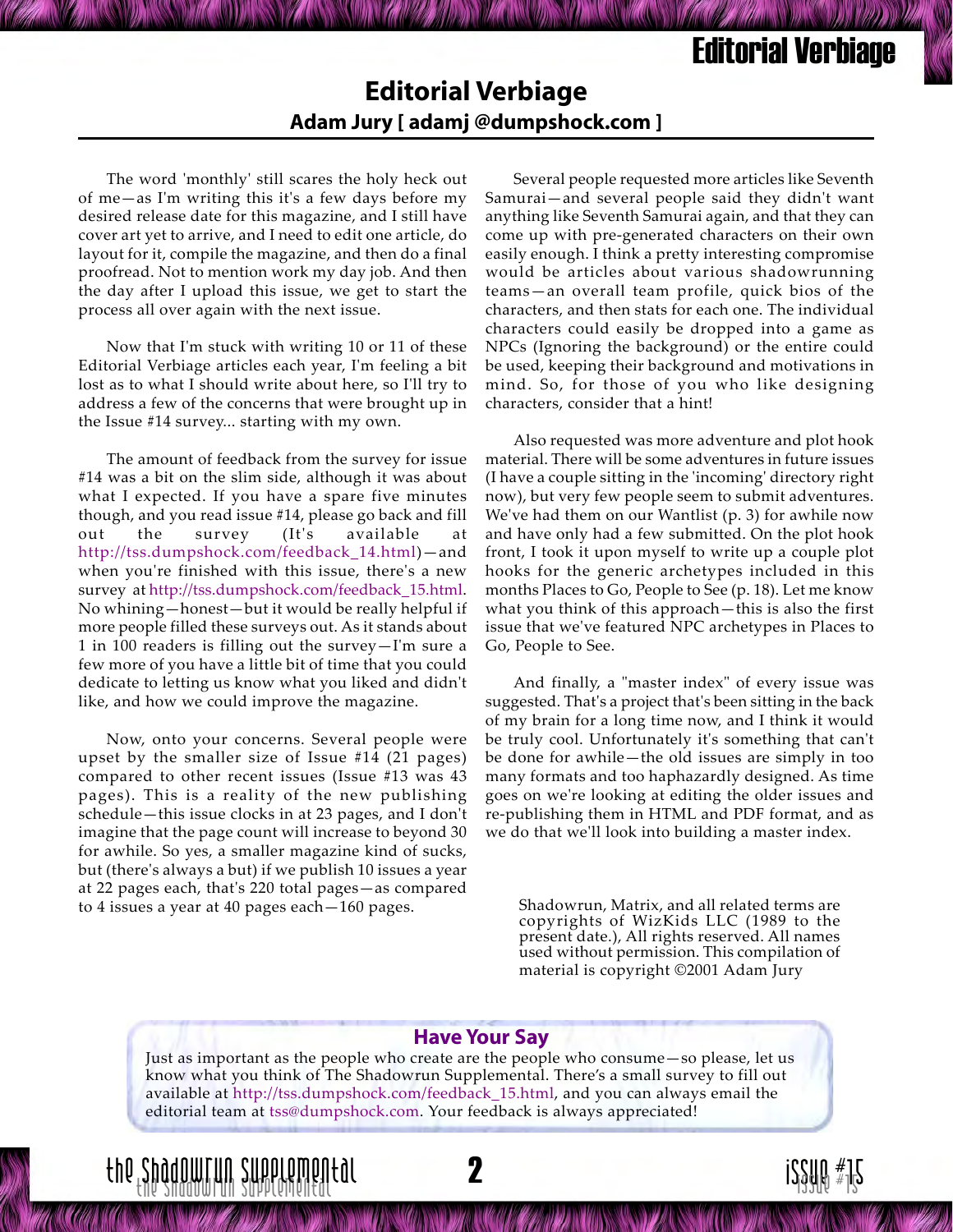Editorial Verbiage

## <span id="page-3-0"></span>**Submission Guidelines**

Our submission guidelines are also available on the web at <http://tss.dumpshock.com/guidelines.html>

### **General Guidelines**

The following guidelines apply for both written and artistic submissions. All submissions and submission inquiries should be sent by email to [tss@dumpshock.com](mailto:tss@dumpshock.com)

**1.** All submissions should relate to Shadowrun in some way. Submissions that fit more generally in the ʻcyberpunk′ genre may also be accepted, but submissions that are oriented toward other cyberpunk genre roleplaying games are probably better submitted to a magazine or website devoted to them. We prefer that submissions are 'original' to The Shadowrun Supplemental-that is, that they haven't seen widespread distribution on another website already. We're flexible, though—if an article has been posted to a message board or mailing list so you can gather feedback on it, thatís generally fine. When in doubt, ask us!

**2.** You must be the legal owner of the work to submit something, and you remain responsible for your work.

**3.** You retain all copyright to your material, but grant The Shadowrun Supplemental the right to edit your work before publication, and perpetual online rights to publish your work online and to edit/update it as necessary. You may republish any such material online, but we appreciate it if you give credit and provide a link to The Shadowrun Supplemental as the original place of publication.

4. All submissions should include the author's email address and real name. Neither of them need to be published, but we need to have them. If you wish to have your email address suppressed or your work credited to a handle, include that information in your email message.

**5.** No payment or compensation is available (unfortunately) for authors or artists.

**6.** All authors and artists should recieve an email within 7 days about the status of the article. If you do not recieve a reply within 14 days please send a followup email to us.

## **Written Submissions**

**1.** All submissions should be sent by email please put '[SUBMISSION] Name of Submission' in the subject line of your email. For example: '[SUBMISSION] Firearm Prices the Sensible Way'.

**2.** Submissions should be either included in the body of the email message, or attached as a .RTF, .DOC, or .TXT file. If you are unable to send a file in these formats, please email to ask for further instructions. If you have graphics that belong with the article - such as maps or character illustrations, please see the Art Submission guidelines.

**3.** Please keep formatting to your documents minimal-bold, italics, and simple tables are fine and is generally all that's necessary.

**4.** If possible, please follow our Style Sheet, available at <http://tss.dumpshock.com/style.html>

#### **Art Submissions**

**1.** All submissions should be sent by email please put '[ART SUBMISSION] Name of Submission' in the subject line of your email. For example: '[ART SUBMISSION] Resturant Maps'.

**2.** All forms of artwork are acceptable - hand drawn, computer generated, computer modified photographs, etc.

**3.** Images should be in at least 300DPI format, 150 minimum. .TIF format is preferred, but .GIF, .JPG, and .BMP are all acceptable. Please email to ask about other formats.

**4.** All graphics must include the artist's signature or other defining mark.

#### **The Wantlist**

Some semi-specific things that we would like to see submitted for future issues of The Shadowrun Supplemental include:

**Places to Go, People to See** – We're eagerly looking for more NPCs and Locations to fill out this column.

**Tai's Magical Goodies - Our new/revived** Magic column, home for spells, adept powers, totems, and other magical mayhem!

**Organizations** — gangs, smugglers, initiatory groups, policlubs.

 $\bf{Adventures}$   $-$  short adventures, especially focusing on **Year of the Comet** events.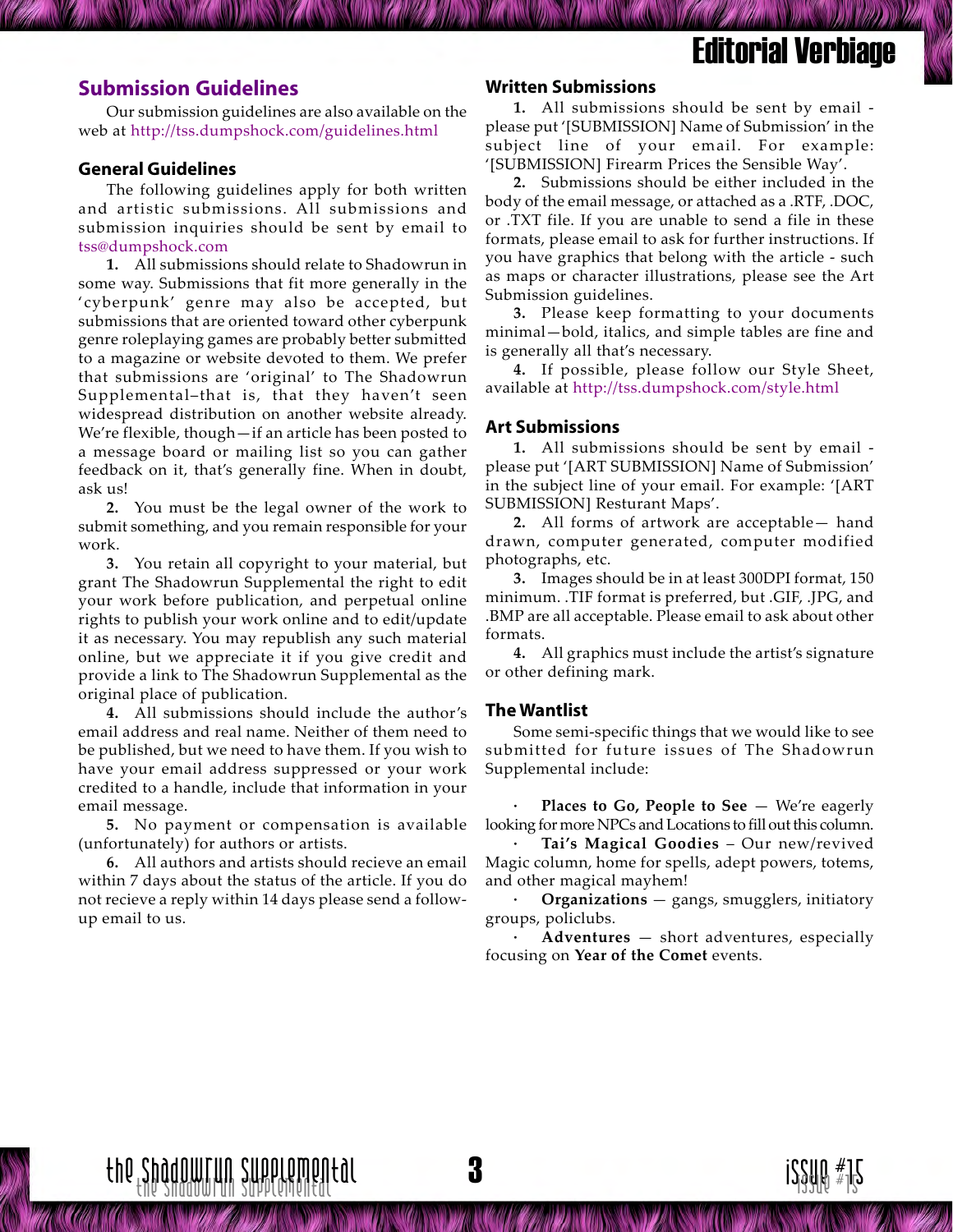<span id="page-4-0"></span>BECK Bethyaga's<br>Complete<br>Karma<br>System

## **by Mike Jones [ bethyaga@hotmail.com ]**

You pride yourself on your creative and wellrounded Shadowrun characters. You've just finished making Jack Bull, the baddest Ork Sammy on the streets of Seattle, and you find you have two skill points left to spend. What do you do with them? You think that maybe to round out the character a little, you should really take two points of Car to reflect the time you spent as a bodyguard/driver. But on the other hand, it sure would be nice to raise Assault Rifles from 4 to 6. Hmm... what to do? Do you round out your character with driving skill even though you know that after one session of game play, you could buy that two points of driving skill for only 4 karma? Or do you max out the combat skill knowing that it would cost you 16 karma to do that later? Such a dilemma.

We all know that "good roleplayers" will eschew the temptations of min/max-ing and put the points wherever makes the most sense for the character-but why should "good roleplayers" be put at a disadvantage simply because they designed a richer, fuller character? BeCKS helps avoid that trap. In the BeCKS system, it doesn't matter if you buy it in character creation or purchase it later, it will always be the same cost, whether you're buying spells or attributes or skills. For GMs, this can be an excellent alternative for helping those number-crunching players who are always looking for the most bang for their buck. It also allows players and GMs more flexibility in designing exactly the characters they want for their campaign.

## **What is BeCKS?**

BeCKS is an alternate method of character creation for Shadowrun designed to supplement the priorities system presented in Shadowrun 3rd Edition and the point system from the Shadowrun Companion. In the BeCKS system, all characters are built from scratch using karma to purchase attributes, skills and abilities in much the same way karma is spent later in the game.

## **Danrathan**

*As our primary example, weíll create Danrathan, a shaman. Now, I believe that the most essential part of any character is the background, so weíll sketch out a basic history and concept for Danrathan before we do any actual work.*

*Danrathan is an elf born in a mountain village of what used to be Afghanistan. His village was (is) primarily Caucasian*—*claiming to be lost ancestors of Alexander the Great. Like many areas of the mid-east, Danrathanís village has a powerful hatred of metahumans, and at an early age, his parents had him surgically altered to appear more human. Danrathan only learned later in life that he was born an elf, but it is something he still refuses to accept, and he believes himself to now be human. He was called to Vulture in adolescence, and with his magical talent and ìWesternî appearance, he was soon recruited by a government agency for clandestine operations (weíll leave that part vague for now). Eventually, he became disillusioned and abandoned his former allegiance while on a mission in the UCAS. Now he is discovering just how rough life in the shadows can be.*

*Like his totem, Danrathan can be sharp-tongued and quick to anger. Despite being metahuman, Danrathan is very racist. He tries to hide that behind his professional image, but it doesnít always work. He is short and stocky for an elf, but still slightly slender for a human. Due to numerous surgeries, he appears almost entirely human, and certainly passes himself off as one.*

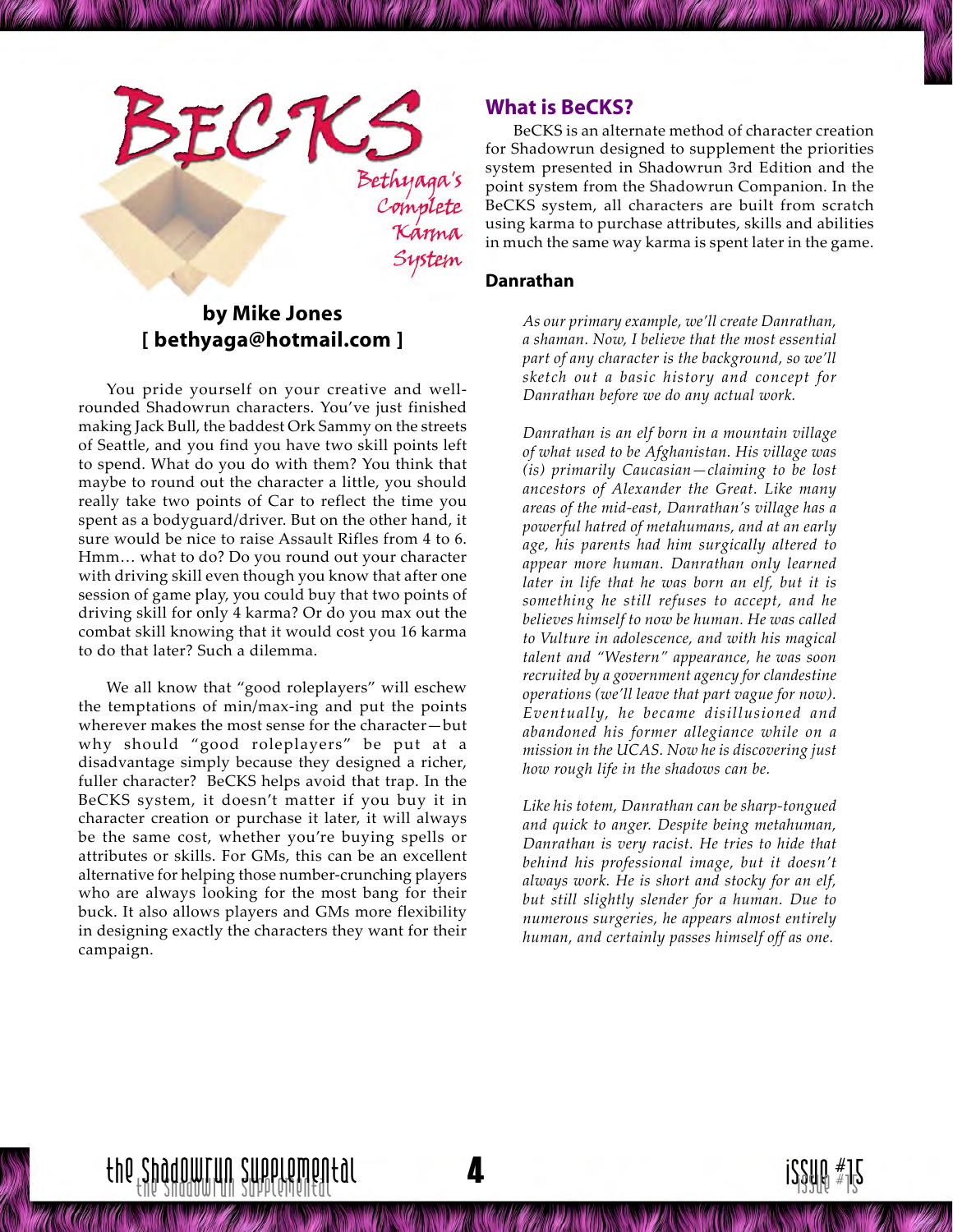## <span id="page-5-0"></span>**Character Creation**

Each character starts with 450 karma for character creation that may be spent as follows:

## **Metatype**

| <b>Metahuma Cost</b> |                |
|----------------------|----------------|
| Human                | 0 karma        |
| <b>Dwarf</b>         | 10 karma       |
| Elf or Ork           | 20 karma       |
| Troll                | 30 karma       |
| <b>Metavariants</b>  | $+10$ karma to |
|                      | base race cost |

*Danrathan is an elf (no metavariant), so he spends 20 karma.*

## **Attributes**

All characters start with base attributes of 1 plus any racial modifiers. No starting attribute may be less than 1. Therefore, for the attributes of B/Q/S/C/I/W, Orks would start with 4/1/3/1/1/1, and Humans would start with 1/1/1/1/1/1.

Attributes are then purchased according to the costs in SR3. That is, the character pays karma equal to 2x the attribute level being acquired. So to raise an attribute from 1 to 2 costs 4 karma (2 x new level of 2). To raise it again from 2 to 3 costs 6 karma  $(2 \times 3)$ , etc. No attributes may be raised above their racial maximum (6 for humans, 6 +/- starting modifier for metahumans).

*For a Human to purchase a starting Body of 4 would cost 18 karma (4 karma for Bod 2, plus 6 karma to raise it to 3, and 8 more to raise it to 4. 4+6+8 = 18 karma).*

*An Elf wishes to purchase a Charisma of 7. Elves have +2 to Chr, so the starting value is 3. It would then cost 8 to raise it to 4, +10 to get to 5, etc. Final cost: 44 karma.*

*ñ*

For quick reference, the karma cost for attributes can be found in the Starting Attributes Cost table.

## Active skills up to base attribute rating: 1.5 Active skills up to 2 x base attribute: 2<br>Active skills over 2 x base attribute: 2.5 Active skills over 2 x base attribute: Knowledge/Language skills up to base att: 1 Knowledge/Language skills up to 2 x base: 1.5 Knowledge/Language skills over 2 x base: 2 Specializations up to base: 0.5 Specializations up to 2 x base: 1<br>Specializations over 2 x base: 1.5 Specializations over 2 x base: **Skill Multiplier Table**

## **Starting Attributes Cost**

| <b>Racial Bonus to Attribute</b> |    |    |    |    |    |                     |    |
|----------------------------------|----|----|----|----|----|---------------------|----|
| Value 0                          |    |    |    |    |    | $+1$ +2 +3 +4 +5 +6 |    |
| 1                                | O  |    |    |    |    |                     |    |
| $\overline{2}$                   | 4  | 0  |    |    |    |                     |    |
| 3                                | 10 | 6  | 0  |    |    |                     |    |
| 4                                | 18 | 14 | 8  | 0  |    |                     |    |
| 5                                | 28 | 24 | 18 | 10 | 0  |                     |    |
| 6                                | 40 | 36 | 30 | 22 | 12 | 0                   |    |
| 7                                |    | 50 | 44 | 36 | 26 | 14                  | ŋ  |
| 8                                |    |    | 60 | 52 | 42 | 30                  | 16 |
| 9                                |    |    |    | 70 | 60 | 48                  | 34 |
| 10                               |    |    |    |    | 80 | 68                  | 54 |
| 11                               |    |    |    |    |    | 90                  | 76 |
| 12                               |    |    |    |    |    |                     | 00 |

*As an elf, Danrathanís starting attributes are Bod-1, Quick-2, Str-1, Chr-3, Int-1, Wil-1. He decides that to follow the Vulture theme and the outlined personality, he wants to concentrate on Willpower, with Intelligence and Quickness second. He IS an elf, and a magician, so one would expect a high Charisma, but Dan is not a very pleasant person, so weíll leave that where it is.*

*He raises Willpower to 6, which costs (4 + 6 + 8 + 10 + 12 =) 40 karma. Intelligence to 5 for (4 + 6 + 8 + 10 =) 28 karma. Quickness 4 costs (6 + 8 =) 14 karma. (Note that quickness started at 2, so it costs less to raise it.) Body 3 costs (4 + 6 =) 10 karma Strength 3 costs 10 karma Charisma 3 costs nothing. It starts at 3.*

*Total karma cost for attributes: 102 karma*

## **Skills**

Skills are purchased according to karma costs on p. 245, **Shadowrun Third Edition**.

> To figure the cost, find the multiplier for the skill in the table below, and multiply it by the skill level to be achieved.

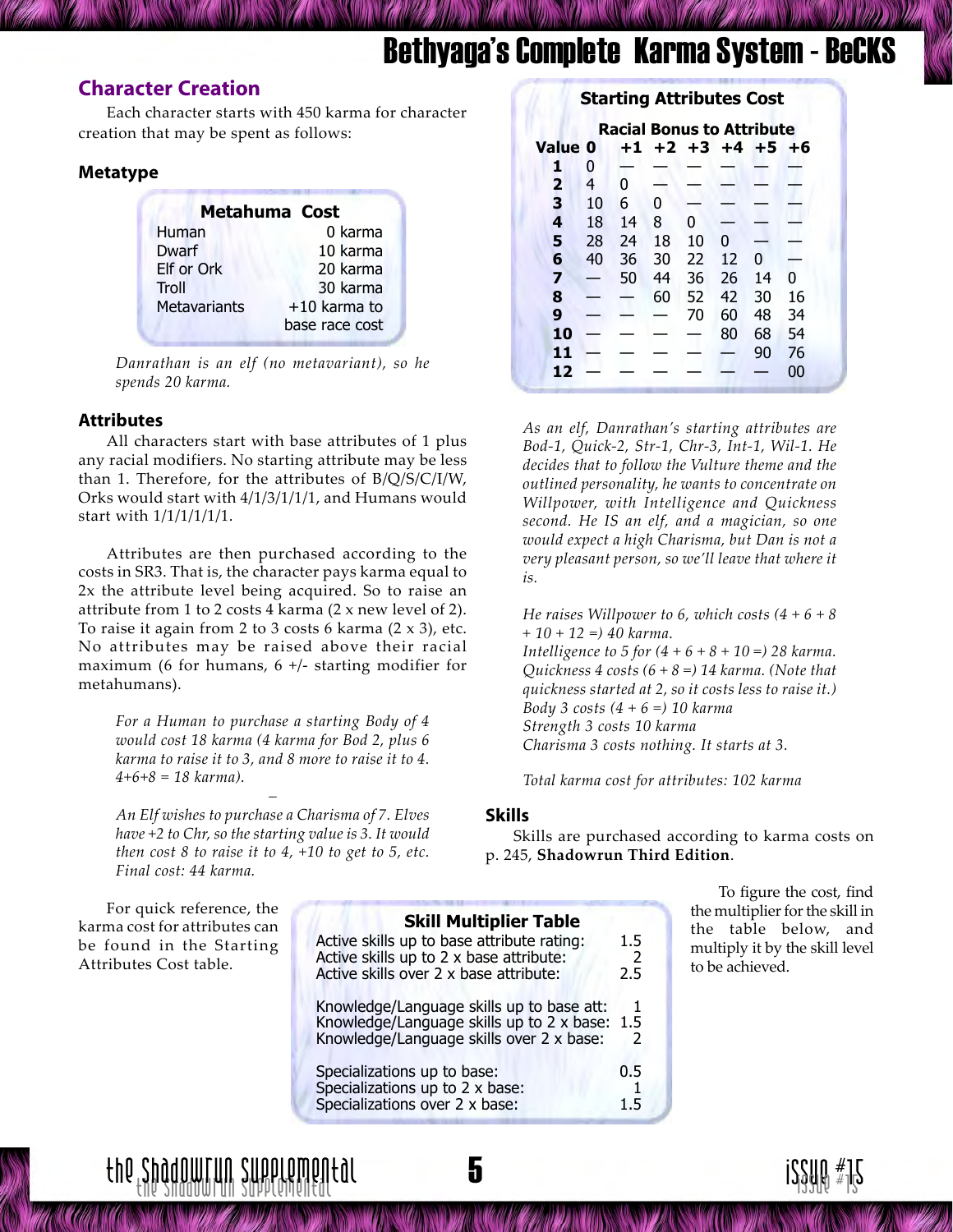<span id="page-6-0"></span>Building skills in character generation is cumulative just like attributes above. All fractions are rounded down. As per the standard Shadowrun rules, no skill may start with a rating higher than 6, and no specialization may be higher than 7.

*A character with Quickness 4 decides to purchase Pistols 5. The total cost would be 1+3+4+6+12 = 26 karma.*

*ñ*

*A shaman wants to buy Conjuring (City Spirits) 4(6). It would cost 1+3+4+6 or 14 karma to get Conjuring 4. Then the specialization would cost 2 pts to get to 5, and 3 more to get to 6. Grand total: 19 karma.*

## **Intelligence, Language and Knowledge Skills**

First, the character picks his or her native language. This language skill is automatically known at a level equal to the character's intelligence. Additionally, the character has the read/write skill for their native language at one-half their intelligence (rounded down).

In addition, the character will receive 15 karma per point of intelligence that may be spent **only** on knowledge or language skills. Unlike the standard rules, characters do not get separate points for languages and then for knowledge skills, or for that matter for read/write skills. All of these things must be purchased out of this initial pool

As a shortcut for purchasing Active and Knowledge/Language skills from scratch, use the following table (Table 2), which figures in all the intermediate steps for you.

|                                                                                  | <b>Skills Cost</b>                                                                                                                                                                  |
|----------------------------------------------------------------------------------|-------------------------------------------------------------------------------------------------------------------------------------------------------------------------------------|
| Rating<br>1<br>$\overline{2}$<br>$\begin{array}{c} 3 \\ 4 \end{array}$<br>5<br>6 | <b>Active Skills</b><br>$(1 + 3 = 4)$<br>$(1 + 3 + 4 =)$ 8<br>$(1 + 3 + 4 + 6 =)$ 14<br>$(1 + 3 + 4 + 6 + 7 =)$ 21<br>$(1 + 3 + 4 + 6 + 7 + 9 =)$ 30                                |
| Rating<br>$\overline{2}$<br>3<br>$\overline{4}$<br>5<br>6                        | <b>Knowledge/Languages</b><br>$\overline{\mathbf{3}}$<br>$(1 + 2 =)$<br>$(1 + 2 + 3 =) 6$<br>$(1 + 2 + 3 + 4 =) 10$<br>$(1 + 2 + 3 + 4 + 5 =) 15$<br>$(1 + 2 + 3 + 4 + 5 + 6 =)$ 21 |

*Time for Danrathan to purchase skills. In addition to his regular karma, he also has 60 karma available to him to be used solely for knowledge/language skills. First off, as a magician, he knows he wants Sorcery, Conjuring and Magical Theory. As a former member of a clandestine organization, he will want some skills in Stealth, Disguise, Etiquette, Pistols and Surveillance. Plus heíll want knowledge skills in International Politics, International Law and Intelligence Agencies. He will want proficiencies in several languages as well. If he has points left over, heíd like to invest in some basic survival skills like Computer or Car.*

*Danrathan purchases the following skills:*

| Sorcery        | 6 | 30 karma |
|----------------|---|----------|
| Conjuring      | 5 | 21 karma |
| Magical Theory | 4 | 14 karma |
| Stealth        | 4 | 14 karma |
| Disguise       | 3 | 8 karma  |
| Etiquette      | 4 | 14 karma |
| Pistols        | 3 | 8 karma  |
| Surveillance   | 5 | 21 karma |

*For languages, Danrathan starts with Farsi (his native language) at 5, and Read/Write Farsi at 2. Then he purchases the following knowledge/ language skills:*

| International Politics | 4              | 10 karma |
|------------------------|----------------|----------|
| International Law      | 4              | 10 karma |
| Intelligence Agencies  | 3              | 6 karma  |
| R/W Farsi              | (raise to 5)   | 12 karma |
| French                 | 3              | 6 karma  |
| R/W French             | $\mathcal{P}$  | 3 karma  |
| English                | $\overline{4}$ | 10 karma |
| R/W English            | 3              | 6 karma  |

*This used up all 60 of his knowledge/language karma, plus 3 extra from his regular karma so*...

*Total for skills: 133 karma for skills*

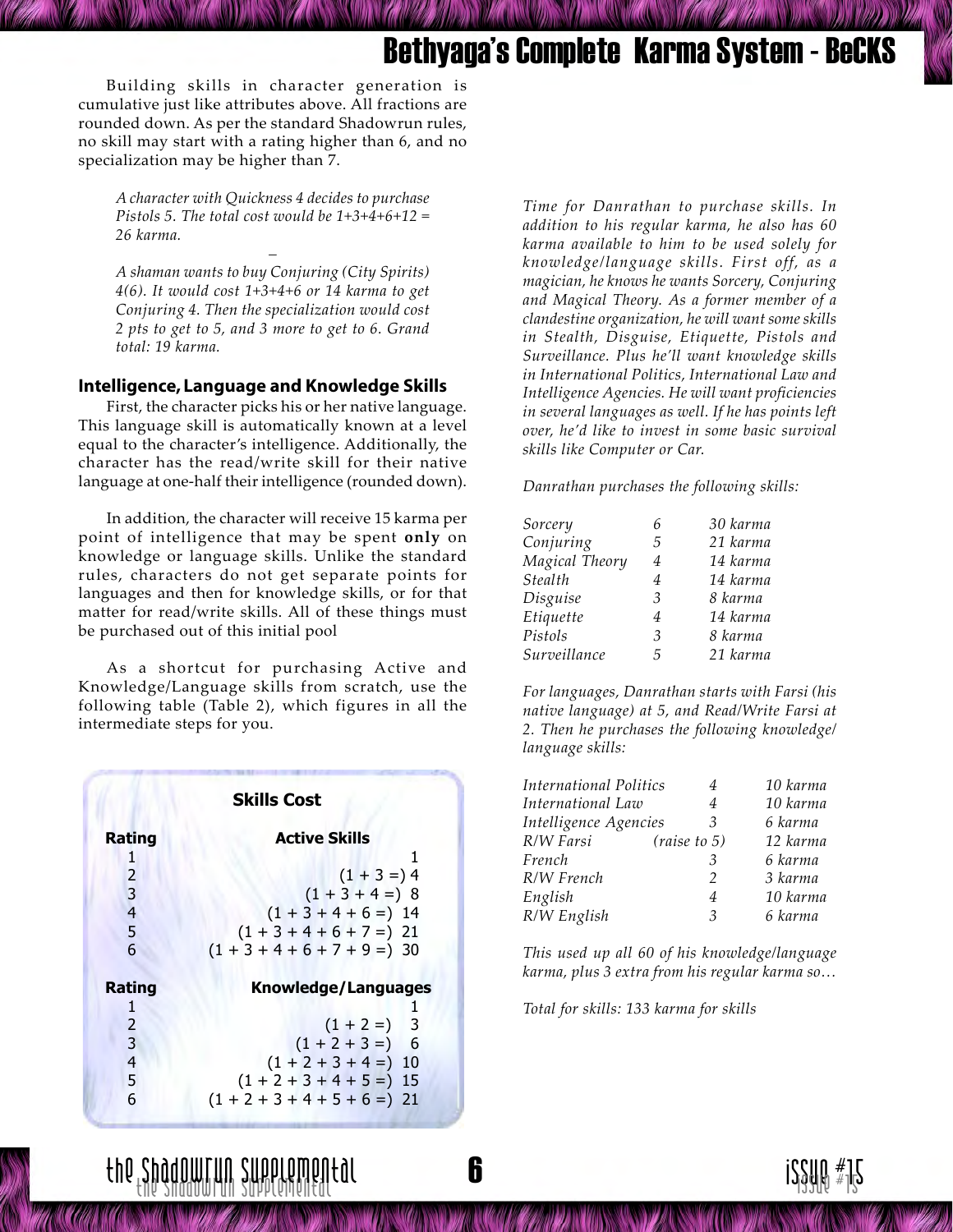## <span id="page-7-0"></span>**Magic**

Characters wishing to be Awakened pay the karma costs on the Magical Abilities Cost table.

*Weíve already decided that Danrathan is a full shaman, so he will spend 90 karma on full magician plus the following spells:*

| Stunbolt         | 5 |
|------------------|---|
| <b>Treat</b>     | 4 |
| Heal             | 6 |
| Control Thoughts | 6 |
| Magic Fingers    | 4 |
| Armor            | 5 |
|                  |   |

*Total for magic: 90 + 1 karma per spell point = 120 karma*

## **Resources**

To determine the amount of nuyen a starting character recieves during character creation, consult the Resources Cost table.

*Danrathan is new to North America and has little on him except the equipment he was carrying at the time he fled. He will spend only 35 karma on resources, so he may now purchase 6,500 nuyen worth of stuff.*

## **Contacts**

Characters start with two free Level 1 contacts as described on p. 60, SR3, and may also purchase additional contacts according to the Contacts Cost table.

*Danrathan doesnít know many people yet, so he will take his two free contacts as a small time fixer, who has helped him get in touch with a little business, and then also the head of a local mosque (for keeping in touch with his Muslim faith).*

*Additionally, he buys one extra Level 1 contact, a talismonger who can connect him with magical gear and information, and also a level 2 contact, a good friend still in the Afghan government.*

*Total for Contacts: 15 karma*

## **Magical Abilities Cost**

| Full magician               | 90 karma          |
|-----------------------------|-------------------|
| Aspected magician           | 60 karma          |
| Adept                       | 75 karma          |
| Adept (magician's path)     | 90 karma          |
| <b>Initial Spell Points</b> | 1 karma each      |
|                             | (maximum of 50)** |

\*\*NOTE - Aspected conjurers may trade spell points for starting spirits/elementals as per SR3 rules.

| <b>Resources Cost</b>     |              |  |
|---------------------------|--------------|--|
| <b>Starting Resources</b> | <b>Karma</b> |  |
| (in Nuyen)                |              |  |
| 500                       | 0            |  |
| 1,000                     | 5            |  |
| 1,500                     | 10           |  |
| 2,250                     | 15           |  |
| 3,000                     | 20           |  |
| 4,000                     | 25           |  |
| 5,000                     | 30           |  |
| 6,500                     | 35           |  |
| 8,250                     | 40           |  |
| 10,000                    | 45           |  |
| 12,500                    | 50           |  |
| 15,000                    | 55           |  |
| 20,000                    | 60           |  |
| 25,000                    | 65           |  |
| 30,000                    | 70           |  |
| 37,500                    | 75           |  |
| 47,500                    | 80           |  |
| 60,000                    | 85           |  |
| 80,000                    | 90           |  |
| 92,500                    | 95           |  |
| 125,000                   | 100          |  |
| 150,000                   | 105          |  |
| 175,000                   | 110          |  |
| 225,000                   | 115          |  |
| 300,000                   | 120          |  |
| 350,000                   | 125          |  |
| 450,000                   | 130          |  |
| 550,000                   | 135          |  |
| 675,000                   | 140          |  |
| 850,000                   | 145          |  |
| 1,000,000                 | 150          |  |
|                           |              |  |
| `ontacts Cost             |              |  |

## **Contacts Cost**

| 10 |
|----|
| 25 |
|    |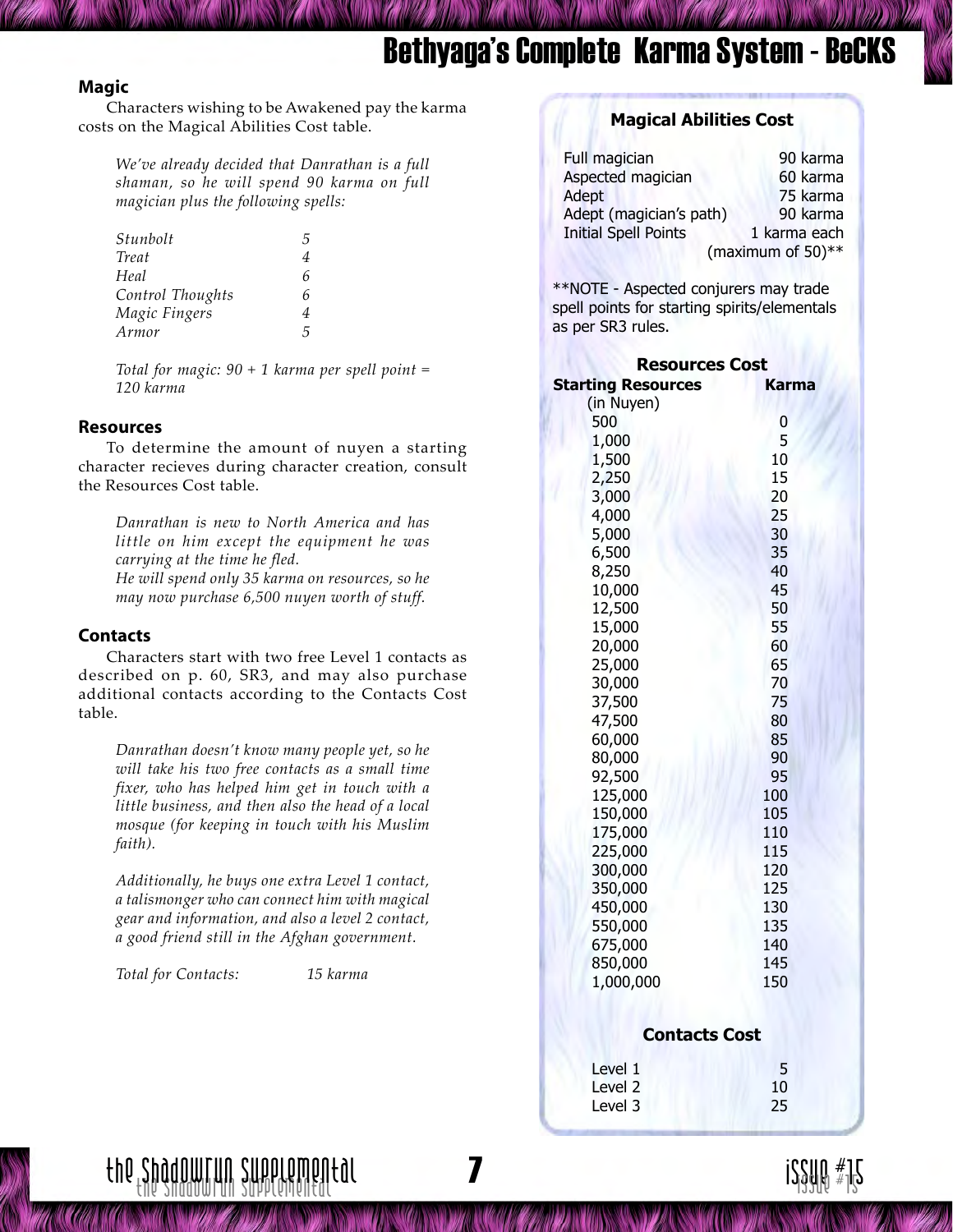## <span id="page-8-0"></span>**Edges & Flaws**

Edges and flaws (if used) cost a number of karma equal to 5 x the point cost listed in the SR Companion.

*Danrathan takes the flaw Dark Secret. It would shame and dishonor him if anyone found out he was an elf. This grants him an extra 10 karma. He also decides he wants the Focused Concentration and Human Looking edges for 10 and 5 karma respectively, and since he looks extremely human, the GM decides to charge him an extra 15 karma for the edge. Lastly, he takes the College Educated edge for 10 karma.*

*Total for Edges & Flaws: 30 karma*

*So now Danrathan takes a good look at his character sheet and adds up the totals.*

| Metatype (Elf): | 20  |
|-----------------|-----|
| Attributes:     | 102 |
| <i>Skills:</i>  | 133 |
| Magic:          | 120 |
| Resources:      | 35  |
| Contacts:       | 15  |
| Edges & Flaws:  | 30  |
| Total Karma:    | 455 |

*Ouch. Five points over. So close. So now Danrathan has to shave off five points somewhere. He could take an extra flaw, or maybe drop one of his spells, or maybe shave off one or two of his skills. After careful consideration, he decides to change his Surveillance 5 skill to Surveillance 4. This saves him 7 karma. Now he has 2 left over to spend, so he bumps his Disguise 3 up to Disguise (Self) 3(4). To raise a specialization from 3 to 4 only costs 2 karma. Ta-da! Danrathan is officially done.*

*Just for comparison, using the point system from the SR Companion, Danrathan would have required about 118 points to make (approximately, because things like spell points and resources donít translate directly from karma to points).*

## **Additional Notes**

Normal maximum limits and availability limits from SR3 still apply.

 Magically active characters may not use karma at character creation to initiate or acquire ally spirits.

## **Danrathan**

Here is the final version of Danrathan, a middleeastern elven Vulture shaman.

## **Attributes**

| S | O |                      |  | w                             | R |
|---|---|----------------------|--|-------------------------------|---|
| 3 |   |                      |  |                               |   |
|   |   | <b>INIT:</b> 1D6 + 4 |  |                               |   |
|   |   |                      |  | Dice Pools: Combat 7, Spell 5 |   |

## **Active Skills**

| Sorcery:        | 6    |
|-----------------|------|
|                 |      |
| Conjuring:      | 5    |
| Magical Theory: | 4    |
| Stealth:        | 4    |
| Disguise (Self) | 3(4) |
| Etiquette:      | 4    |
| Pistols:        | 3    |
| Surveillance:   |      |
|                 |      |

## **Knowledge Skills**

| International Politics: | 4 |
|-------------------------|---|
| International Law:      | 4 |
| Intelligence Agencies:  | 3 |

## **Language Skils**

| Farsi Read/Write | 5             |
|------------------|---------------|
| French           | 3             |
| Read/Write       |               |
| English          |               |
| Read/Write       | $\mathcal{R}$ |
|                  |               |

## **Contacts**

| Fixer:                | Level 1 |
|-----------------------|---------|
| Head of local mosque: | Level 1 |
| Talismonger:          | Level 1 |
| Government employee:  | Level 2 |
|                       |         |

## **Resources**

6500 nuyen worth of appropriate equipment.

## **Spells**

| Stunbolt:         | 5 |
|-------------------|---|
| Treat:            | 4 |
| Heal:             | 6 |
| Control Thoughts: | 6 |
| Magic Fingers:    | 4 |
| Armor:            | 5 |
|                   |   |

## **Edges & Flaws**

Dark secret Focused concentration Human looking (extremely human looking) College Educated



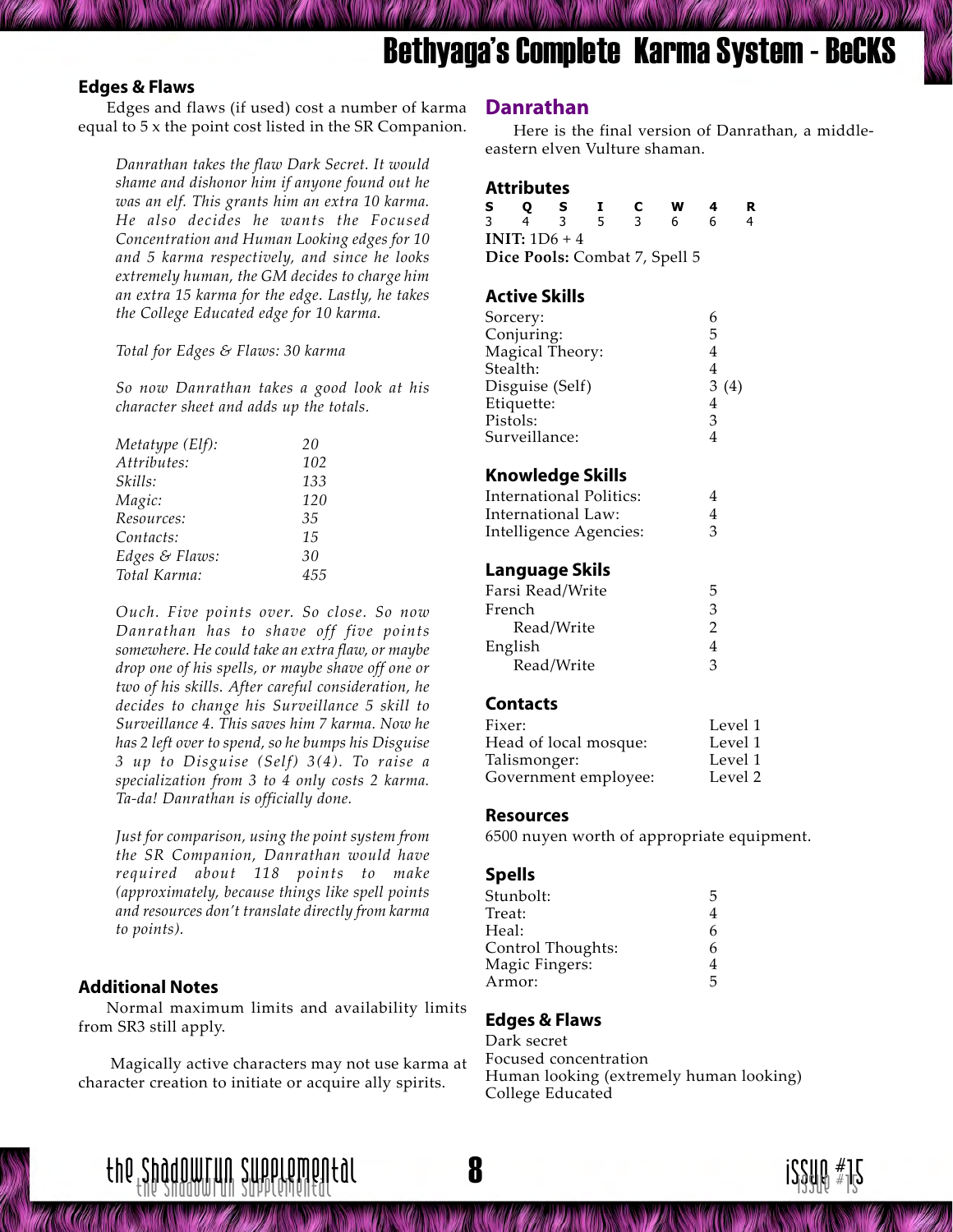## <span id="page-9-0"></span>**Extended Creation Phase**

If a GM is running a higher-powered campaign and would like to add additional karma to beef up the characters, then simply create the character as above with 450 karma, and then use the additional karma normally to build up the character from there.

## **Attributes, Skills, & Contacts**

All may be purchased exactly as described above in initial creation. Attributes & skills may now be raised beyond normal starting limits if desired (and at GM discretion).

#### **Resources**

Characters may trade in karma for resources at a rate of 2,500 nuyen per point of karma spent. The only exception to this is if the character spent less than 75 karma on resources in the initial creation phase, then he/she will not be allowed to spend more karma for resources in this extended creation phase.

#### **Edges & Flaws**

You may not purchase additional edges and flaws during the extended creation phase.

#### **Initiation & Allies**

Initiation grades and allies may now be purchased. Initiates will pay full cost for every grade. No discounts for allies, ordeals, or group membership are allowed. Those discounts are only available when the character role-plays through them (i.e. during game play) and so are not applicable during this extended creation process.

#### **Karma Pool**

You may buy karma pool dice for a cost of 2 karma. Humans may spend up to one-tenth of their total bonus karma (i.e. over the 450 basic cost) on karma pool. Metatypes may spend one-twentieth of the total bonus karma.

*Iím creating a Troll with 450 for initial creation and a bonus of 250 karma because itís a high power campaign. As a Troll, I can spend up to one-twentieth of that 250 on karma pool. So I could spend 12 points total to get 6 karma pool dice.*

This makes karma pool dice twice as expensive as they are when acquired in play and only allows the characters half of what they would have received otherwise. Thatís true. But karma pool should be earned, so therefore the reduction when you choose to start off powerful. **Cyberware/Bioware**

Some Cyberware and Bioware adjusts Karma costs - specifically, the mnemonic enhancer, but this could apply to other enhancements as well. The adjustments to karma costs made by such devices do not apply during any part of character creation, neither initial creation nor the extended creation phase. These bonuses only apply during actual game play if your group chooses to use them.

## **Comparing Becks To Priorities**

So how does a karma creation system like this compare to the standard character creation system in SR3? Very well, actually. Using BeCKS to recreate the archetype characters found in the main sourcebook, we find that with only two exceptions, all of them can be created for between 425 and 475 karma, with an average of 449-right on target with the BeCKS standard of 450. The two exceptions are the elven Face archetype, which only takes 418 karma (leaving extra for plenty of contacts) and the elven Street Mage which requires just over 500 karma. Bringing the Street Mage into line with the other characters would probably just be a matter of adjusting down her phenomenal resources from 400,000 to about 50,000.

Using karma as the basis of character creation means that characters from the old priorities or points systems who specialize intensely in only a few areas will cost more than characters with more low- to midlevel abilities. In practice, this means characters created in BeCKS will have more total skill points if they have more low- or mid-level skills.

But in the end, the ultimate benefit to my players and me was to take away much of the pressure to min/ max abilities, because there isnít any particular advantage to spending karma on one area over another. The costs will be exactly the same later on as they are during creation.

|<br>|Sula #15<br>|

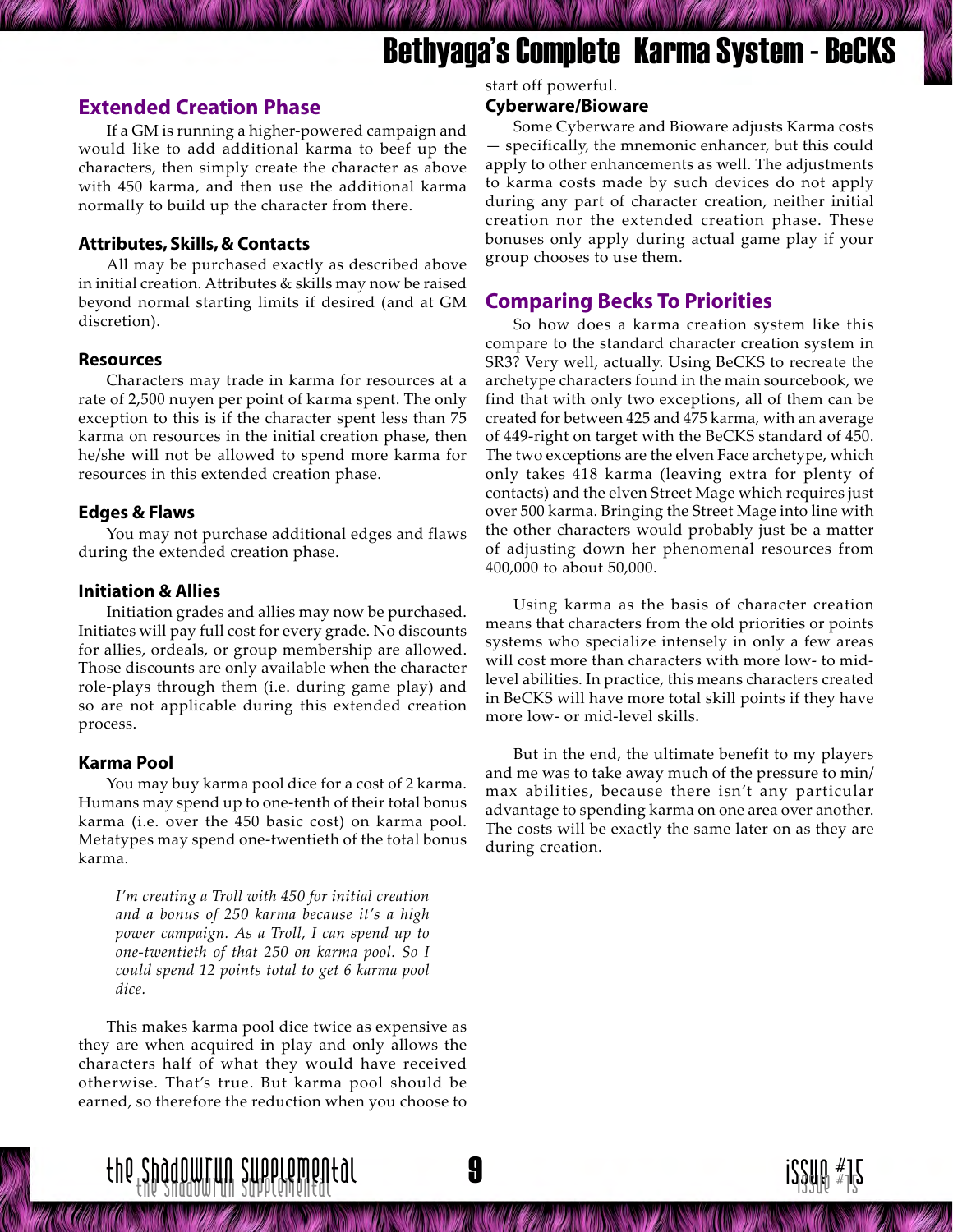## <span id="page-10-0"></span>**Jane Trade**

Jane is a dwarf from the streets of Seattle. At 17, the local mafioso wannabes took her in as a runner, and finding that she was skilled and trustworthy, they assisted her into some low-end cyber. Jane was thrilled. With her boosted reflexes, skillwires and smartlink, she was suddenly a real player, and thought herself to be a real street samurai. Then she realized the truth: entry level boosted 'flexes gets you nothing, and she had no way to upgrade. To compensate, she keeps adding levels of reaction enhancement whenever she can come up with the time and money. In addition, she has refashioned herself as a sort of cyber-courier and jackof-all-trades by adding in some quality sensing and recording ware.

Now, at 23, Jane wants bigger things for herself. She has left her group of gangbangers-gone-pro and is working as an independent. She is small and slight for a dwarf, and she specializes in being underestimated by her enemies.

Costs for each item are listed in square brackets.

| Race: Dwarf       |           | $[10 \text{ karmal}]$ |
|-------------------|-----------|-----------------------|
| <b>Attributes</b> |           |                       |
| Body              | 4         | $[14]$                |
| Strength          | 4         | [8]                   |
| Quickness         | 6         | [40]                  |
| Intelligence      | 4         | $[18]$                |
| Charisma          | 3         | [10]                  |
| Willpower         | 4         | $[14]$                |
| Reaction          | 5(8)      |                       |
| Initiative        | $2D6 + 8$ |                       |
| Essence           | 0.68      |                       |

#### Total Attributes: 104 karma

## **Skills**

| 6    | [30]   |
|------|--------|
| 4    | $[14]$ |
| 3    | [8]    |
| 4    | $[14]$ |
| 5    | $[21]$ |
| 4    | $[14]$ |
| 3(5) | $[12]$ |
| 4    | [14]   |
| 5    | $[21]$ |
| 2(4) | [7]    |
| 4    | [14]   |
|      |        |

## **Knowledge/Language Skills**

| English              | 5 | [free] |
|----------------------|---|--------|
| Read/Write           | 3 | [3]    |
| Japanese             | 4 | $[10]$ |
| Read/Write           | 3 | [6]    |
| Spanish              | 3 | [6]    |
| Local Gangs          | 4 | $[10]$ |
| Cybertech            | 4 | [10]   |
| Dwarven Sports Stars | 5 | $[15]$ |
| Urban Legends        | 3 | [6]    |
|                      |   |        |

Total Skills: 171 karma (60 Knowledge/Language points are free!)

## **Cyberware**

| <b>Boosted Reflexes</b>              | 1                                               |
|--------------------------------------|-------------------------------------------------|
| Chipjacks                            | (alphaware)                                     |
| [Quantity: 2]                        |                                                 |
| Cyberears                            | (all alphaware)                                 |
|                                      | [with Amplifier, Damper, Recorder, Select Sound |
| Filter $(4)$ ]                       |                                                 |
| Cybereyes                            | (all alphaware)                                 |
|                                      | [with Electronic Magnification (3), Flare       |
| Compensation, Opticam, Thermovision] |                                                 |
| Datajack                             |                                                 |
| Headware Memory 150Mp                | (alphaware)                                     |
| Image Link                           |                                                 |
| Knowsoft Link                        |                                                 |
| <b>Reaction Enhancer</b>             | 3                                               |
| Retinal Clock                        |                                                 |
| Skillwires                           | 3                                               |
| [Max $81Mp$ ]                        |                                                 |
| Smartlink                            |                                                 |

## **Other Gear**

Jane has already spent 572,000 nuyen on cyberware, and has 428,000 nuyen left to spend on weapons, skillsofts, electronics, and other equipment during the character generation phase.

Total Resources: 150 karma

## **Contacts**

| Fixer       | level 1 | [free] |
|-------------|---------|--------|
| Street Doc  | level 1 | [free] |
| Gang member | level 2 | [10]   |
| Arms Dealer | level 1 | [5]    |

Total Contacts: 15 karma

Total Karma: 450

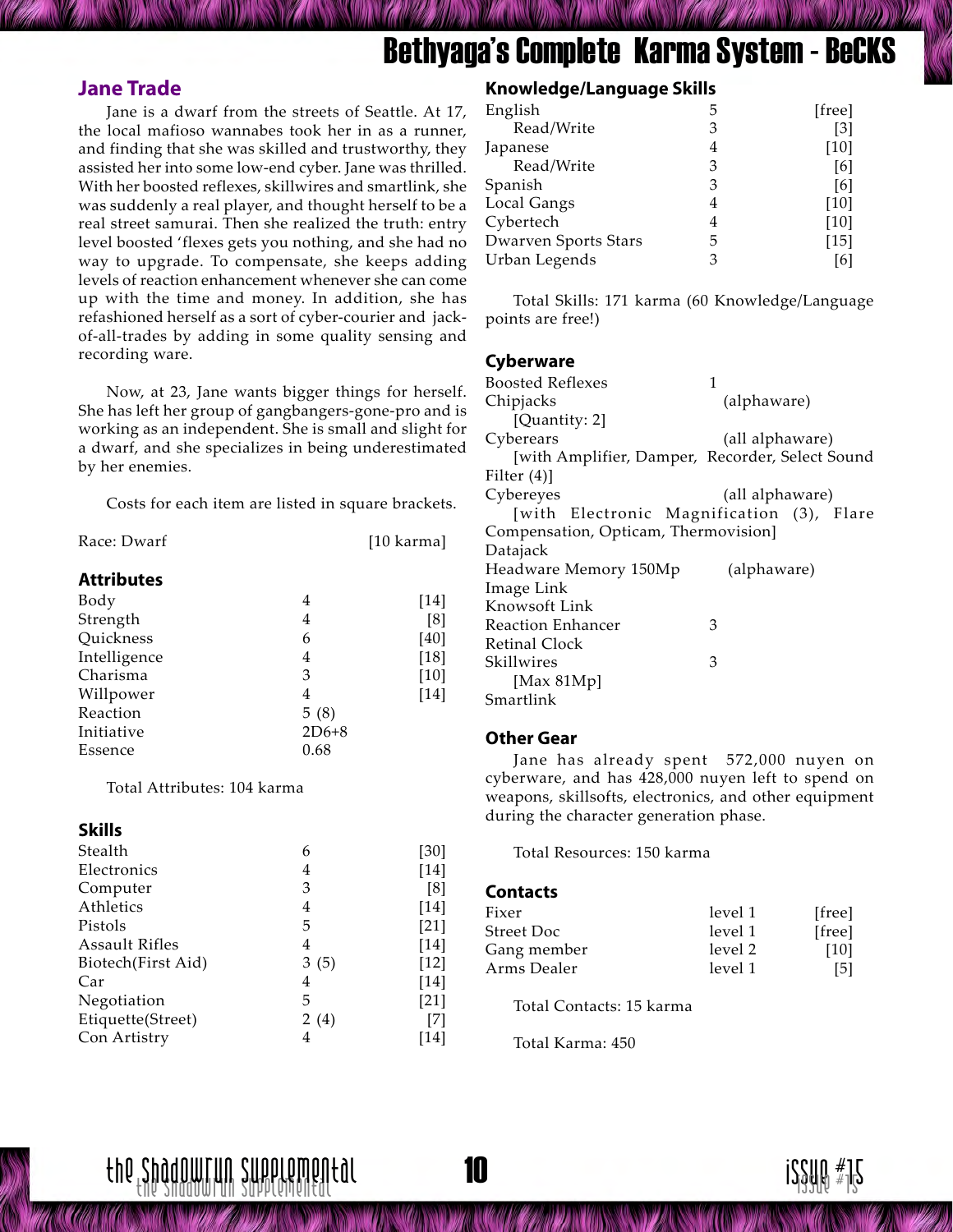| Human               | 0 karma        |
|---------------------|----------------|
| Dwarf               | 10 karma       |
| <b>Elf or Ork</b>   | 20 karma       |
| Troll               | 30 karma       |
| <b>Metavariants</b> | $+10$ karma to |
|                     | base race cost |

### ○○○○○○○○○○○○○○○ ○○○○○○○○  **Starting Attributes Cost**

| <b>Racial Bonus to Attribute</b> |    |                     |              |              |  |  |  |
|----------------------------------|----|---------------------|--------------|--------------|--|--|--|
| Value 0                          |    | $+1$ +2 +3 +4 +5 +6 |              |              |  |  |  |
|                                  | O  |                     |              |              |  |  |  |
| $\overline{\phantom{a}}$         | 4  | n                   |              |              |  |  |  |
| 3                                | 10 | 6.                  | $\mathbf{0}$ |              |  |  |  |
| 4                                | 18 | 14                  | Ջ            | $\mathbf{I}$ |  |  |  |

|  |  | 5 28 24 18 10 0 $ -$   |  |
|--|--|------------------------|--|
|  |  | 6 40 36 30 22 12 0 $-$ |  |
|  |  | $7 - 50$ 44 36 26 14 0 |  |
|  |  | $8 - - 60$ 52 42 30 16 |  |
|  |  | $9 - - - 70$ 60 48 34  |  |
|  |  | $10 - - - - 80$ 68 54  |  |
|  |  | $11 - - - - - - 90$ 76 |  |
|  |  | $12 - - - - - - - 00$  |  |
|  |  |                        |  |

## **Skill Multiplier Table** ○○○○○○○○○○○○○○○ ○○○○○○○○

| <b>Metahuma Cost</b>                                                                                                               |                                                                                      |                            |                                                                                 |                                 |                                                                                                 |                 |
|------------------------------------------------------------------------------------------------------------------------------------|--------------------------------------------------------------------------------------|----------------------------|---------------------------------------------------------------------------------|---------------------------------|-------------------------------------------------------------------------------------------------|-----------------|
| Human<br>Dwarf<br>Elf or Ork<br>Troll<br>Metavariants                                                                              |                                                                                      |                            | 0 karma<br>10 karma<br>20 karma<br>30 karma<br>$+10$ karma to<br>base race cost |                                 |                                                                                                 |                 |
|                                                                                                                                    | <b>Starting Attributes Cost</b>                                                      |                            |                                                                                 |                                 |                                                                                                 |                 |
| Value 0<br>1<br>0<br>$\overline{2}$<br>4<br>3<br>10<br>4                                                                           | <b>Racial Bonus to Attribute</b><br>$+1$ +2 +3 +4 +5 +6<br>0<br>6<br>0<br>18 14<br>8 | 0                          |                                                                                 |                                 |                                                                                                 |                 |
| 28<br>5<br>40<br>6<br>7<br>8<br>9<br>10<br>11                                                                                      | 24 18<br>30 <sub>o</sub><br>36<br>44<br>50<br>60<br>$\qquad \qquad$                  | 10<br>22<br>36<br>52<br>70 | 0<br>12 <sup>2</sup><br>26<br>42<br>60<br>80                                    | 0<br>14<br>30<br>48<br>68<br>90 | 0<br>16<br>34<br>54<br>76                                                                       |                 |
| 12                                                                                                                                 | 00<br><b>Skill Multiplier Table</b>                                                  |                            |                                                                                 |                                 |                                                                                                 |                 |
| Active skills up to base attribute rating:<br>Active skills up to 2 x base attribute:<br>Active skills over 2 x base attribute:    |                                                                                      |                            |                                                                                 |                                 |                                                                                                 | 1.5<br>2<br>2.5 |
| Knowledge/Language skills up to base att:<br>Knowledge/Language skills up to 2 x base:<br>Knowledge/Language skills over 2 x base: |                                                                                      |                            |                                                                                 |                                 |                                                                                                 | 1<br>1.5<br>2   |
| Specializations up to base:<br>Specializations up to 2 x base:<br>Specializations over 2 x base:                                   |                                                                                      |                            |                                                                                 |                                 |                                                                                                 | 0.5<br>1<br>1.5 |
|                                                                                                                                    | <b>Skills Cost</b>                                                                   |                            |                                                                                 |                                 |                                                                                                 |                 |
| ating<br>$\mathbf{1}$<br>23456                                                                                                     | $(1 + 3 + 4 + 6 + 7 + 9 =)$ 30                                                       |                            | <b>Active Skills</b>                                                            |                                 | 1<br>$(1 + 3 = 4)$<br>$(1 + 3 + 4 =)$ 8<br>$(1 + 3 + 4 + 6 =)$ 14<br>$(1 + 3 + 4 + 6 + 7 =)$ 21 |                 |
| ating                                                                                                                              |                                                                                      |                            |                                                                                 |                                 | Knowledge/Languages                                                                             |                 |
| $\mathbf{1}$<br>2<br>3<br>4<br>5<br>6                                                                                              | $(1 + 2 + 3 + 4 + 5 + 6 =)$ 21                                                       |                            |                                                                                 | $(1 + 2 =)$<br>$(1 + 2 + 3 =)$  | 1<br>3<br>-6<br>$(1 + 2 + 3 + 4 =) 10$<br>$(1 + 2 + 3 + 4 + 5 =)$ 15                            |                 |

## **Skills Cost**

| Rating        | <b>Active Skills</b>           |
|---------------|--------------------------------|
|               |                                |
| $\mathcal{L}$ | $(1 + 3 =) 4$                  |
| 3             | $(1 + 3 + 4 =)$ 8              |
| 4             | $(1 + 3 + 4 + 6 =)$ 14         |
| 5             | $(1 + 3 + 4 + 6 + 7 =)$ 21     |
| 6             | $(1 + 3 + 4 + 6 + 7 + 9 =)$ 30 |

| Rating | <b>Knowledge/Languages</b>     |
|--------|--------------------------------|
|        |                                |
| 2      | $(1 + 2 =) 3$                  |
| 3      | $(1 + 2 + 3 =) 6$              |
| 4      | $(1 + 2 + 3 + 4 =) 10$         |
| 5      | $(1 + 2 + 3 + 4 + 5 =) 15$     |
| 6      | $(1 + 2 + 3 + 4 + 5 + 6 =)$ 21 |

## **Magical Abilities Cost**

| Full magician               | 90 karma          |
|-----------------------------|-------------------|
| Aspected magician           | 60 karma          |
| Adept                       | 75 karma          |
| Adept (magician's path)     | 90 karma          |
| <b>Initial Spell Points</b> | 1 karma each      |
|                             | (maximum of 50)** |

\*\*NOTE - Aspected conjurers may trade spell points for starting spirits/elementals as per SR3 rules.

| <b>Resources Cost</b>     |              |  |  |
|---------------------------|--------------|--|--|
| <b>Starting Resources</b> | <b>Karma</b> |  |  |
| (in Nuyen)                |              |  |  |
| 500                       | 0            |  |  |
| 1,000                     | 5            |  |  |
| 1,500                     | 10           |  |  |
| 2,250                     | 15           |  |  |
| 3,000                     | 20           |  |  |
| 4,000                     | 25           |  |  |
| 5,000                     | 30           |  |  |
| 6,500                     | 35           |  |  |
| 8,250                     | 40           |  |  |
| 10,000                    | 45           |  |  |
| 12,500                    | 50           |  |  |
| 15,000                    | 55           |  |  |
| 20,000                    | 60           |  |  |
| 25,000                    | 65           |  |  |
| 30,000                    | 70           |  |  |
| 37,500                    | 75           |  |  |
| 47,500                    | 80           |  |  |
| 60,000                    | 85           |  |  |
| 80,000                    | 90           |  |  |
| 92,500                    | 95<br>100    |  |  |
| 125,000<br>150,000        | 105          |  |  |
| 175,000                   | 110          |  |  |
| 225,000                   | 115          |  |  |
| 300,000                   | 120          |  |  |
| 350,000                   | 125          |  |  |
| 450,000                   | 130          |  |  |
| 550,000                   | 135          |  |  |
| 675,000                   | 140          |  |  |
| 850,000                   | 145          |  |  |
| 1,000,000                 | 150          |  |  |
|                           |              |  |  |

## **Contacts Cost**

○○○○○○○○○○○○○○○ ○○○○○○○○

| Level 1 | 5  |
|---------|----|
| Level 2 | 10 |
| Level 3 | 25 |

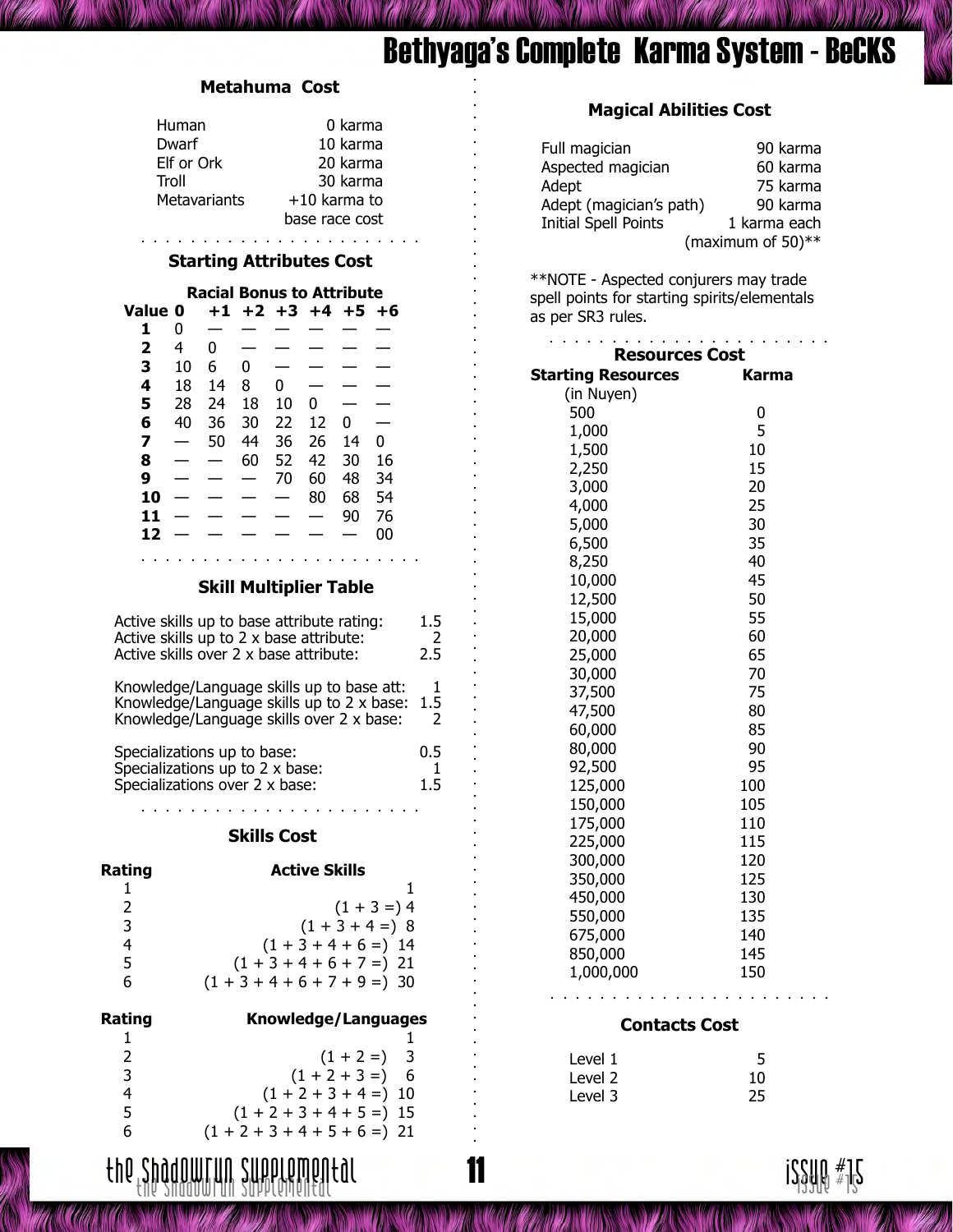<span id="page-12-0"></span>

**By Joe "Flexidisk" Hatfield [joshuapuck@hotmail.com], with additional (Wolf and Raven) material by Adam Jury [adamj@dumpshock.com]**

## **Everything You Wanted to**

## **Know...**

*...about Baseball But Were Afraid to*  $Ask-A$  Crash Course in *a former National Pastime by NewsNet reporter Wally Francis*

- Wow, Wally's still writing for NewsNet?
- **O** Anonymous

 $\bullet$  Must be on the end of his rope if he got stuck with a fluff piece like this.

**O** Double Z

The national pastime in 2062 has weathered a lot of storms; the Balkanization of the US, the Crash of í29, cyber-enhancements, metahuman influxes, Japanese pressure, and competition from upstart sports such as Urban Brawl and Combat Biker. However, as with most things, there are diehard fans who refuse to let it die, and keep the stadiums full enough to keep the sport alive for quite some time to come.

• Apparently there's still more than enough support for the ex-"National Pastime." Even with heavy hitters like Urban Brawl and the NFL giving it a run for its money, the NAL manages to sit pretty. Maybe it's nostalgia.

 $\circ$  Siberia

 $\bullet$  It's obviously more than just nostalgia; maybe it's something in the cheap soda and soydogs they sell. The attendance figures for the '61 season of the SeaDogs were near 3.2 million. That's nearly 20,000 people per game, and this was an off season for the Dogs. They ended up in second place in the division.

the Shadowrun Supplemental **12** 

Ö Star

## **The State of the Game**

 "Major League" Baseball is run by a holding company called NAL (North American League), Inc., which is owned by the governments of countries with teams, as well as a number of A, AA and even AAA  $corps.$  The teams themselves $-$  including all farm teams, venues, training camps, etc.—are for the most part owned by corps and are separate from the NAL. leading some corps to treat teams like subsidiaries and sell shares in the teams. The result is that the corps usually end up squabbling over the rights to the most profitable teams. This raises the fear that a team may be relocated at a whim, but usually they're left alone for PR purposes. However, the corps still sometimes threaten relocation to spur players and teams to play harder under trying circumstances. Threatened relocation also pushes up ticket sales as die-hard fans don't like losing their team.

 $\bullet$  You know what that means, peeps. Jobs, jobs, jobs! Remember in '56 when Reggie Peterson "amazingly" signed on to the Detroit Tigers even though he was a self-proclaimed Yankee for life?  $\odot$  TigerFan

• And the Tigers went all the way that year too. Gee, Tiger, did we have something to do with this?

- $\odot$  Double Z
- $\odot$  I plead the Fifth.
- $\odot$  TigerFan

The "farm" system in place in the old MLB was a means to train prospective players and to weed out those who couldn't quite cut it in the big leagues. It used four tiers of independently owned teams affiliated with specific Major League teams: the Rookie League, Single-A leagues, AA leagues, and AAA leagues, mirroring the tier system of the megacorporations. With the destabilization of Major League Baseball, about 3/4 of the farm teams folded, with most of the major AAA teams surviving due to popularity and adequate funding. During the reboot to the NAL, the shareholders realized that the farm system was still needed. However, they also realized that they could save on costs and the increasing hassles – mainly farm teams shifting around and reorganizing affiliations almost on a yearly basis-if they were all under the

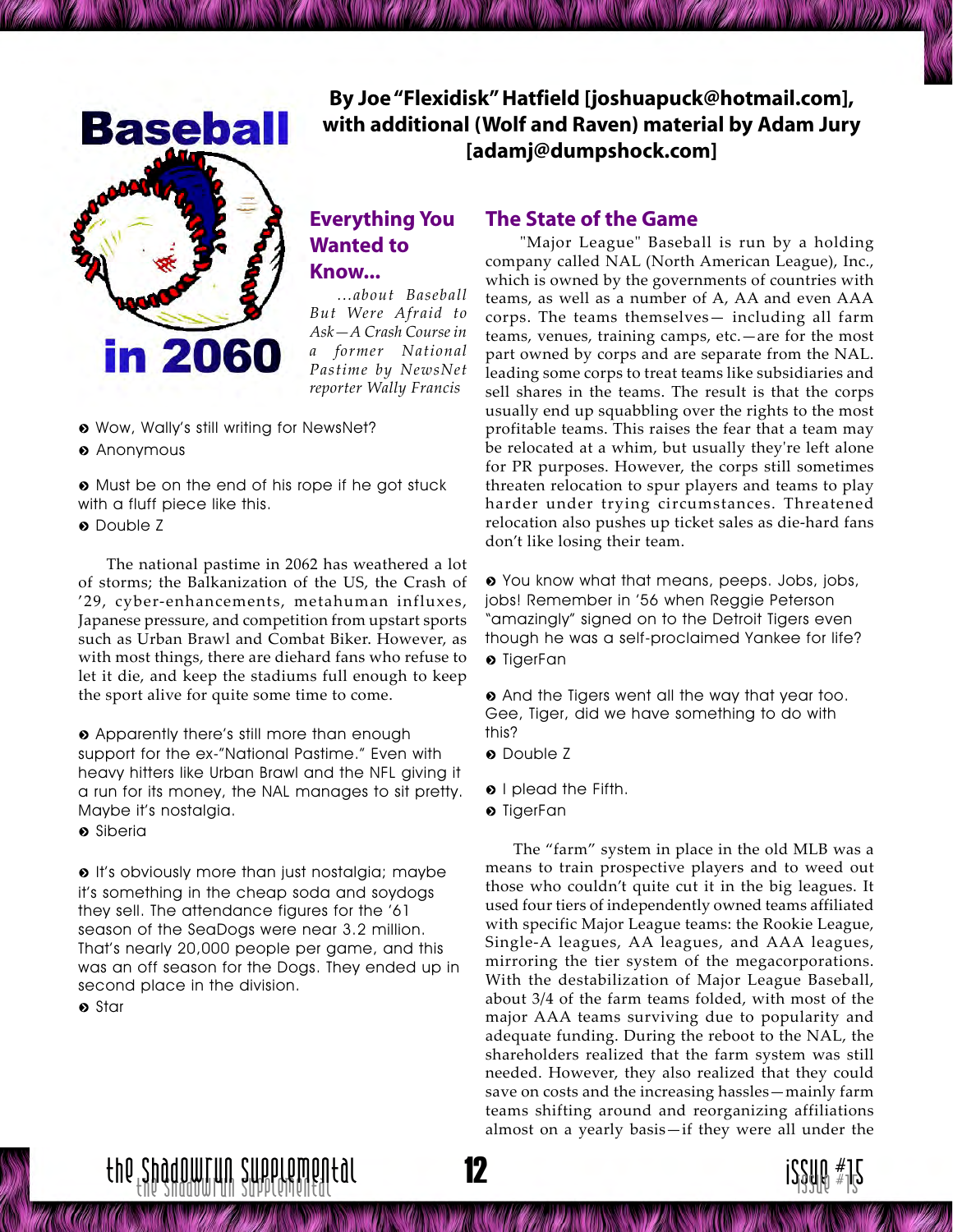## Baseball in 2060

## **Timeline**

<span id="page-13-0"></span>2**005:** Major League Baseball expands to 33 teams, creating the Portland Beavers, the New Orleans Gators, and Washington DC Senators.

**2006:** Lorenzo Rodriguez of the Boston Red Sox breaks Lou Gehrig's longstanding record of 56 consecutive games with a hit, with a total of 62.

**2010:** Major League Baseball calls a halt to all operations two months into the season due to VITAS-I.

**2015:** Baseball expands again to 36 teams, creating the Las Vegas Mustangs, the Vancouver Lumberjacks and Salt Lake City Pioneers.

**2019:** Major League Baseball officially dissolves - several teams fold as the remaining baseball teams attempt to revive the industry. NAL does not recognize any records from 2019-2027.

**2027:** North American League formed by consortium of U.S. and Canadian governments, and several corporations.

**2029:** Entire season canceled due to Crash of  $'29.$ 

**2030:** In a largely formal matter, NAL shareholders agree to recognize the UCAS as the successor of the old U.S. government's holdings in NAL, Inc.

same organization. This created the system in place today: all 30 teams have one farm team in each level, scattered across the countries that their teams are affiliated with, all with the same name as the original team.

The NAL itself is run almost like the UCAS Congress: There is one representative from each corporation that owns a team (or in the case of private owners, the owner him/herself or a delegated proxy) and one from each government of the country in which the team(s) are located.

• The representative to the NAL, especially for the government sector, is essentially a scrub job, one that some up and coming loser gets stuck with. They have no power outside of the NAL. No wonder turnover for those positions is high.  $\odot$  Sudz MacKenzie

• In fact, the main reason the governments don't just give the power completely over to the corps is "for the good of the people"; to make sure that they at least have a little say if the corps owning the teams should jump ship suddenly.

 $\odot$  BallBoy

Ö Well, that and it gives them a fleeting feeling of power. Not too many other venues for governments to hold power. 'Cept Denver (HA!) or the UN (Double HA!)

 $\odot$  Boing

This prevents a corp (or government) that holds more than one team from having more influence on NAL decisions.

 $\circ$  Except of course where the corps owning the other teams are shell companies anyway...  $\odot$  Anonymous

The committee, when teams move or the NAL expands, votes on new membership. The respective newcomer places a bid, usually needing to secure another member's sponsorship to be considered.

**•** Read: In order to guarantee even getting CONSIDERED joining, the prospective owner essentially signs its soul over to the sponsor.

 $\bullet$  Star

**2032**: Ban on cyberware reduced to controlled standards.

**2034:** CAS secedes from the UCAS, taking two teams, the Atlanta Braves and Houston Astros, with it. The CAS, on behalf of the two teams, petitions the NAL to allow entry, which is quickly granted.

**2036:** When Aztlan invades California, it absorbs the folded San Diego Padres. The Padres' club officially moves to Sacramento. The same year,  $Aztlan$ with the backing of Aztechnology-petitions the NAL to keep a team in San Diego. The NAL awards the Jaguars to Aztlan, who begin play the following season using quickly repainted former Padres facilities. The Jaguars are added to the NAL along with the Miami Sharks, a team won earlier in the season by a successful bid from the Gunderson Corporation.

**2046:** The CAS begins a year-long protest in 2045 for more representation (i.e. more teams) in the NAL, citing that even hated rival nation Aztlan has a team. After a final threat by corp member Hisato-Turner to disband the popular Atlanta Braves, the NAL relents. It awards teams to Lone Star Security and a private owner, Walter Johnson III: the Texas Lone Stars in Dallas and the Richmond Generals,

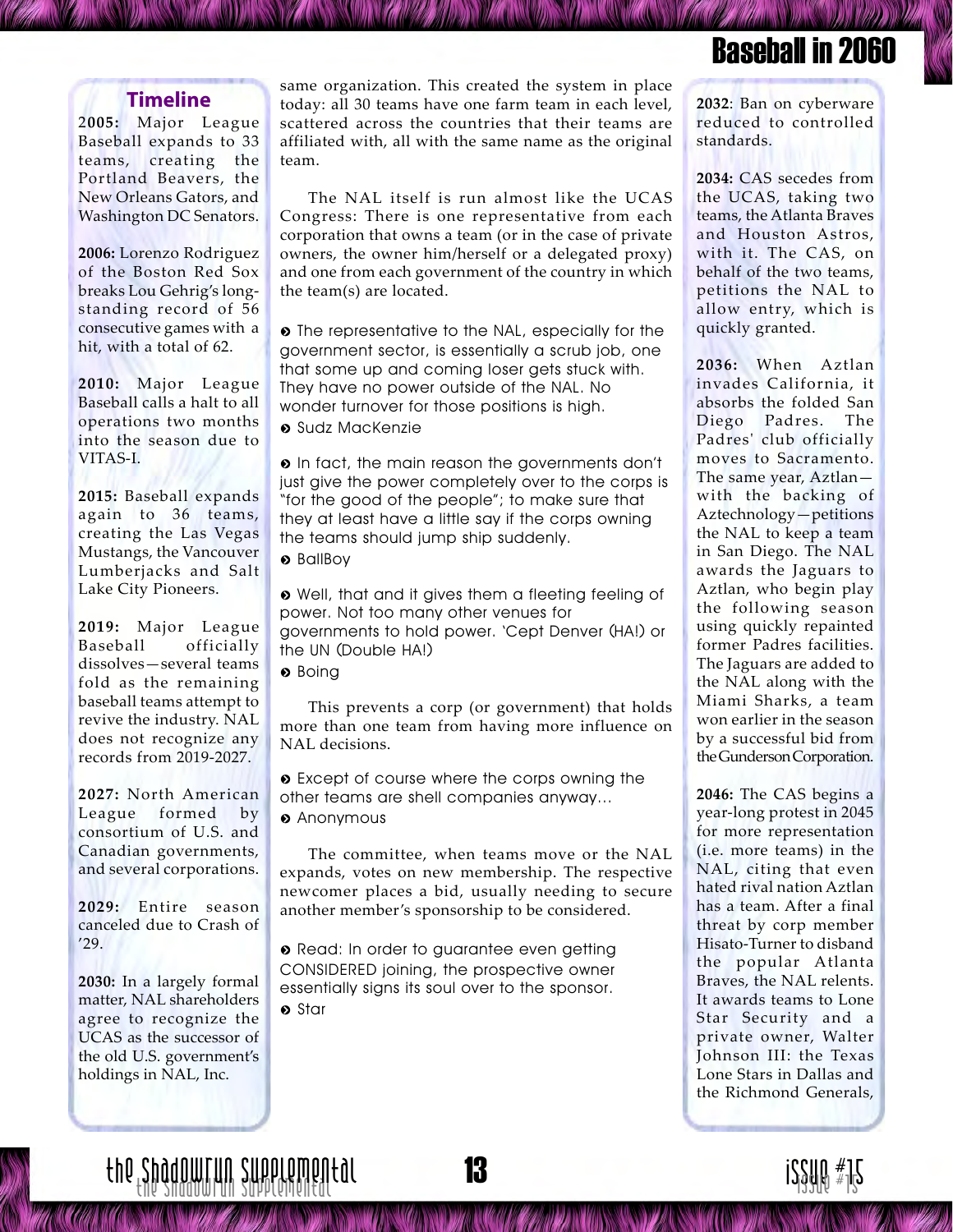## Baseball in 2060

respectively. To balance the two CAS teams and to bring another government into the NAL stockholders to balance the corp bloc, the NAL also accepts a bid from the Hemlad Cartel in Portland, Tir Tairngire. Telestrian Industries buys out the Hemlad Cartel by the time the team, the Portland Lords, is formed.

**2054:** In an attempt to bring more fresh blood into the NAL, the league holds an open session for the first three interested parties to submit a bid, causing a ruckus and mild A and AA corp war. Finally three bids float to the surface: Hilton Hotels for Nashville which becomes the Dragons, Kozlowski Holdings (a wellknown front for the New Orleans Mafia) for New Orleans which becomes the Gators, and one to UCAS Steel for Pittsburgh which revives the name Pirates.

**2059:** Michael Harrison of the New Orleans Gators breaks Robert Billings' record of 74 home runs in a season with 76, topping that with 80 the next year, helping the Gators to win back-to-back World Series pennants.

At the end of MLB's existence, there were two leagues (American and National) that each housed four divisions (East, Mideast, Central, and West). Each division had 4 or 5 teams, leaving the MLB with a headache in scheduling around the total of 36 teams housed in several different countries, many of which had deep misgivings about each other. This was solved when MLB destabilized. Several teams folded for various reasons: anti-Amerind feelings, their cities belonging to the NAN, or lack of funding. When MLB became the NAL, it was originally agreed upon to break the teams into just three divisions, the Eastern, Central, and Pacific Divisions. However, after several expansion drafts that filled the roster from 21 to 24 and later 27 to 30 teams, the three Divisions were renamed Conferences, and given two divisions, North and South, with 5 teams each.

Regular season play is 162 games, with an All-Star Game in the middle of the season, pairing off players in UCAS teams against those from the rest in the NAL. At the end of the season there is the Divisional Playoffs, where the two division leaders square off in 'best of five' games to see who gets to represent their conference in the playoffs. The team that has the highest record of the three gets a bye, and the remaining two play in a 'best of seven' called the Wild Card Series. The winner of the Wild Card moves on to face the remaining team in the World Series.

There are also exhibition games held against Imperial Japanís best players, usually during spring training or after the World Series and also including the bi-annual World All-Star competition. The NAL is still under increasing pressure from Japan to hold a truly 'World' Series between the NAL and IJBL (Imperial Japanese Baseball League) champions, but the major sticking point between the two is the IJBLís bristling against kawaruhito (metahuman) players.

Cyberware has become a major factor in the game. After 2032 it came under pressure by baseball purists, who saw baseball as a true example of athletic excellence and didn't want to see the game ruined by over-loaded cybermonsters crashing through the game, similar to what happened to football. Initially, the NAL allowed players to have mods in the AAA and pro league teams up to a certain level, and none at all in the levels below. Recently, there has been a push from the corp block of NAL members to ease these restrictions, especially those companies who see the sports teams they own as another perfect opportunity to field test their latest mods. However, the ban on mods in the lower leagues is in no danger of being affected, allowing the teams to see how the players operate for the first few years of their careers unchipped. This also means that an already modified player cannot drop below the AAA level; once they fall in ability below the AAA players, their career is over.

**2060:** The rebuilding corporation Truman Technologies petitions the NAL for an expansion team in hopes of boosting morale in the former Chicago Containment Zone. Ares, although carrying the weight of two teams already, backs Truman. The NAL agrees and sparks another threeteam expansion that turns into a recreation of MLB history, first restoring the historic Chicago Cubs, nicknamed the "Bugs" by its fans. The Cubs begin the 2061 season in New Comiskey Park while the Wrigley Dome is renovated. The NAL also finally awards a team, the Rockies, to Denver, which had submitted several bids over the years. Tablelands, a highprofile tech corp in the Pueblo Corporate Council, enters a bid and is awarded a team for Phoenix in a move that surprises many. They name the team the Diamondbacks, after the team that was originally there before MLB's collapse. Because of this, the NAL reorganizes their system, since the three divisions had contained ten teams apiece. Several teams are jogged around geographically, ending in the system now in place.

the Shadowrun Supplemental **14**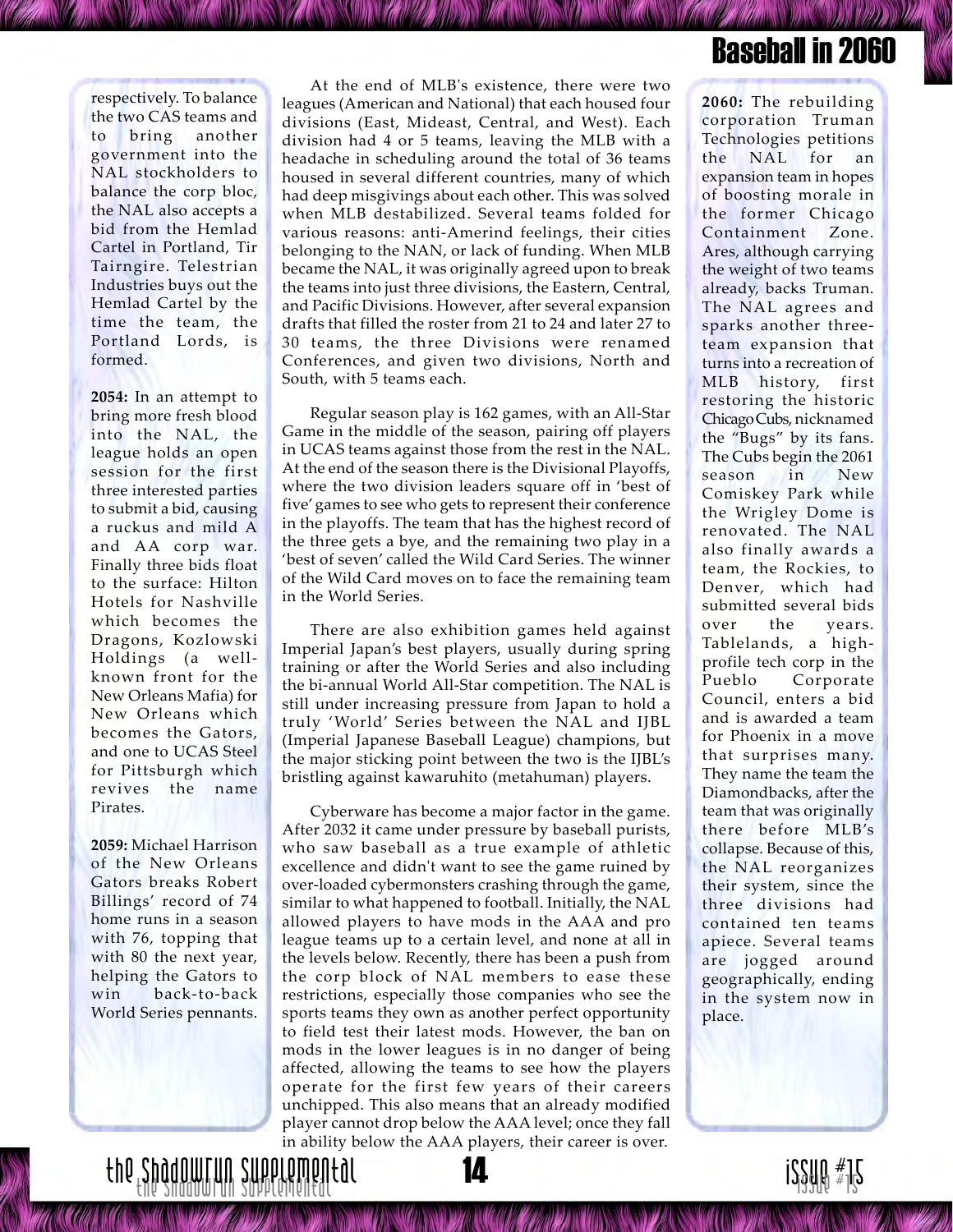## Baseball in 2060

## <span id="page-15-0"></span>**NAL Teams Eastern Conference**

## **North Division**

Philadelphia Phillies KFK International Boston Red Sox Novatech Montreal Expos Cross Applied Tech Pittsburgh Pirates **UCAS** Steel

## **South Division**<br>**FDC** Senators

FDC Senators Saeder-Krupp<br>Richmond Generals Walter Johnso Atlanta Brayes Hisato-Turner Baltimore Orioles Shiawase East Nashville Dragons Hilton Hotels, Inc.

## **Central Conference**

## **North Division**

Cincinnati Whites Detroit Tigers Ares Kansas City Royals Renraku America

## **South Division**

St. Louis Cardinals<br>
Houston Astros<br>
Texas Instrument Texas Lone Stars Lone Star Security

## **Pacific Conference**

## **North Division**

Portland Lords<br>
Seattle Mariners<br>
Federated Sacramento Padres Kalamari, Inc San Francisco Giants MCT

## **South Division**

California Angels Virtual World-Disney Los Angeles Dodgers Affiliated Artists, Inc San Francisco Whales Yamatetsu CFS San Diego Jaguars Aztechnology Phoenix Diamondbacks Tablelands/PCC

## **World Series Winners: 2055-2061**

| 2055                       | San Diego Jaguars  |  |
|----------------------------|--------------------|--|
| 2056                       | Detroit Tigers     |  |
| 2057                       | Manhattan Yankees  |  |
| 2058                       | FDC Senators       |  |
| 2059                       | New Orleans Gators |  |
| 2060                       | New Orleans Gators |  |
| 2061                       | LA Dodgers         |  |
| the Shadowrun supplemental |                    |  |

Manhattan Yankees Manhattan Yankees, Inc

Walter Johnson III

Chicago White Sox Ares<br>Cincinnati Whites Richard Wallanowski Chicago Cubs Truman Technologies

New Orleans Gators Kozlowski Holdings Corp

Federated Boeing Denver Rockies Casquihlo Corporation

|<br>|Sula #15<br>|

## **Statsofts**

The short story "Designated Hitter" in the Shadowrun braided novel **Wolf And Raven** presents a slightly alternate version of baseball in the Sixth World. In this interpretation, the Hall of Fame produces "Statsofts" - baseball Activesofts with a personality overlay–for each player, and the teams bid each year on the services of players from a particular year. This allows legendary players from different generations to play against each other, and allows players to play against themselves. What baseball fan wouldn't want to see Nolan Ryan pitch to Babe Ruth, or watch a rookie by the name of Hank Aaron batting against the 1957 MVP outfielder Hank Aaron; can Hank hit it over the wall before Hank can snag it out of the air?

Not only do these Activesofts provide a player with the abilities and playing nuances of the particular player, but the persona overlay also gives them other attributes of that player-vocal inflections, mannerisms, and common habits. Most players only use Statsoft chips during a game, but some have been known to try and live the life of a player from past eras, chipping 24/7. This practice is somewhat looked down upon by other players.

It is true that this practice has added a level of predictability to the game, but two elements help to keep fans guessing. The first is the nature of the human body—no matter what (or who) a player has coursing through his brain, the body can only go so far, and when it breaks down it throws all predictions out the window. The other unpredictability element is so-called "Legacy Players," which are players using a Statsoft of an undisclosed player-the player, team and league know which persona he's chipping, but the other teams and fans do not.

In game terms, official Hall of Fame approved Statsofts are near impossible to  $get-only a few$ designated staff members for each team are allowed contact with them, and in-between seasons all of them are returned to the Hall of Fame for safe-keeping. Some companies have marketed baseball themed skillchips to the general public, but because of the near-BTL qualities of Statsofts, no legitimate company will market anything with those features. Some blackmarket Statsofts do exist, but they are of dubious quality.

In game terms, a Statsoft is a Personafix BTL (p. 66, **Cannon Companion**) with the Skillsoft Cluster option (p. 60, CC), with the appropriate skills. You may also elect to use the Partial Peak Controls option (p. 68, CC) to reduce the potential for addiction. Of course, black-market Statsofts may have any number of other options.

Miami Sharks Gunderson Corporation Texas Instruments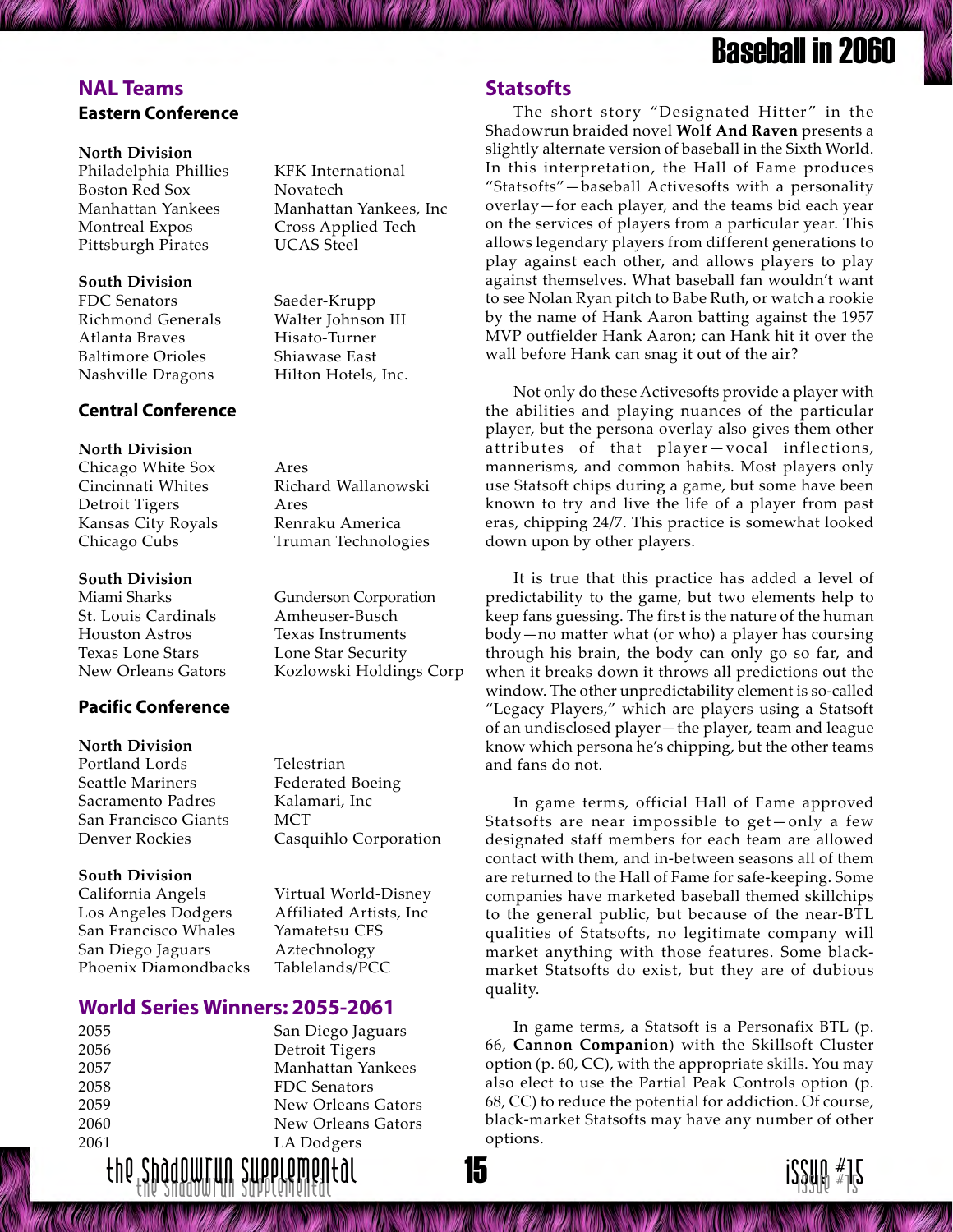Jarrable

## **by Eleanor Holmes [ jestyr@dumpshock.com ]**

## <span id="page-16-0"></span>**Introduction**

It seems unusual in a world with such variety as Shadowrun that the magical potential of every Awakened character is so homogeneous. If you are a magically active character, you start with a flat six points of magic, regardless of your potential. Essentially this implies that every mage, shaman, aspected magician and adept in the Shadowrun world has the same amount of raw magic ability available to them once they've tapped their power. It's like saying that everyone has the same intelligence, is equally stubborn or equally strong. That's patently untrue, so why should the situation be any different when it comes to Magic?

The current rules do not provide any scope for starting characters beginning with a Magic rating of less than six (without Essence loss from cyberware) $-$  or even greater than six, for more powerful games. Using these rules for variable starting Magic ratings allows for greater variety and flexibility within the scope of starting characters.

## **Less Magic**

It is feasible to say that many magical characters do not come into their power in one rush. After discovering or unlocking their magical potential, for most characters it becomes a slow process of development to expand their magical abilities as well. Mages and aspected magicians would slowly build their Magic rating up to the final, stable level that represents their full magical potential (excluding Initiations). Adepts would gradually expand their abilities, learning new adept powers until all their power points had been spent.

To assume that, at the end of this process, everyone comes out on the same level seems a trifle unrealistic, given the huge variety between individuals in every other area of (meta)human ability. To represent this, players may sacrifice initial starting Magic points to play a weaker magical character, receiving additional build points in exchange. This applies for any character with a Magic rating.

the Shadowrun Supplemental **The Shadowrun Supplemental** 

As by standard Shadowrun rules, a character who sacrifices all of their Magic rating in this fashion becomes irrevocably mundane.

Sacrificing points of Magic in this way has no effect on the character's Essence or Body Index. It doesn't represent the effects of cyberware, drug addiction or anything else on the character; they simply have less magical potential without Initiation. (If a character also has cyberware, their lower-than-normal Magic rating is reduced by the Essence cost of the cyberware just as normal.) A player might want to explain a lower Magic rating by saying their character took a Deadly wound at some point in the past and that's why they have less Magic, or that they never focused on their Magic and their power atrophied; alternatively, it might be "just because."

> *Dave is playing Rock, a beginning earth elementalist. Aspected magicians cost 25 build points, but Dave decides that Rock was hit by a car when he was nineteen and the resultant injuries that nearly killed him (a Deadly wound) reduced his magical power. The loss of the two Magic points returns six build points to Dave, so playing an aspected magician with a Magic rating of 4 costs only 19 build points instead of 25.*

| <b>Reduced Magic Rating</b>                  |                                    |  |  |
|----------------------------------------------|------------------------------------|--|--|
| <b>Number of Magic</b><br><b>Points Lost</b> | <b>Build Point</b><br><b>Bonus</b> |  |  |
|                                              |                                    |  |  |
| $\overline{\phantom{0}}$                     | 6                                  |  |  |
| 3                                            | 9                                  |  |  |
|                                              | 12                                 |  |  |
| 5                                            | 15                                 |  |  |

|<br>|Sula #15<br>|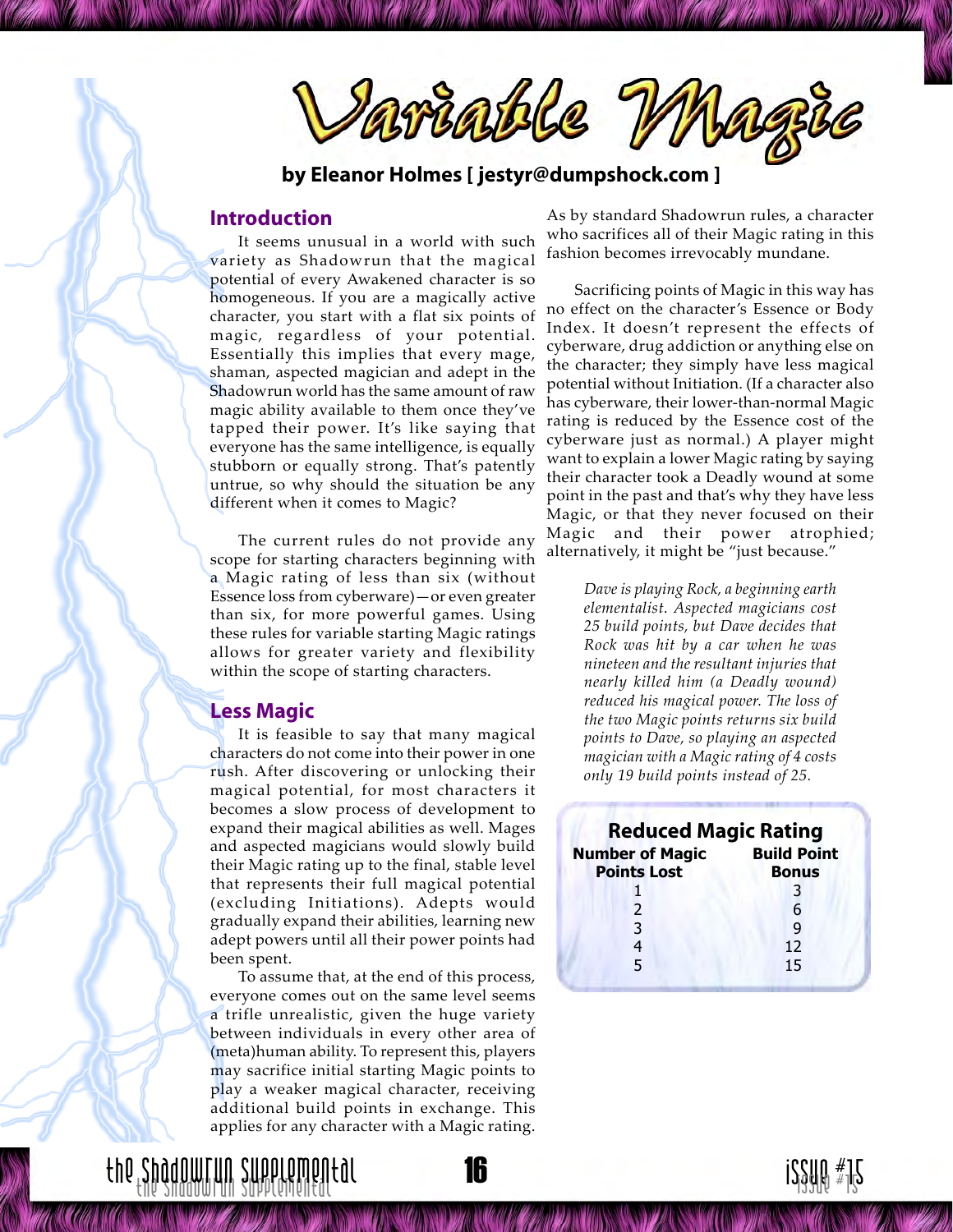## Variable Magic

|<br>|Sula #15<br>|

## <span id="page-17-0"></span>**Building Up Your Magic**

Note that a player may also choose for their character to start the game with a certain number of Magic points unspent. This is possible whether or not the player has chosen to sacrifice Magic points as described above. Effectively, the character has a certain ability for Magic, but hasn't developed all of their potential yet. The unspent Magic points can be spent in play just like points gained from Initiation; depending on how the GM chooses to play this, they generally require no training to develop—only a reason to use more of the character's potential.

> *Jane is playing Whisper, an adept. She decides that Whisper only has a maximum Magic rating of 5 (and gets three extra build points for the sacrifice) but has only spent three of her five Power Points as sheís still learning about her power. In play, Whisper can develop another two Power Pointsí worth of abilities before needing to initiate; the powers may be learnt from watching another adept, or could spontaneously blossom if Whisperís in a stressful situation.*

Playing a scenario like this doesn't really require rules; it's an option to add extra 'flavor' to a beginning character and can be discussed between the player and the GM.

## **More Magic**

Although Magic 6 may represent the upper limit of standard magical abilities, in the same way that 6 in Quickness or Strength is the normal human maximum, there are always instances of extraordinary individuals whose abilities exceed usual limitations. This is represented by the Exceptional Attribute Edge, which permits characters to spend build points on increasing attributes beyond the normal maximum for their metatype. Expanding this Edge to apply also to the Magic Attribute becomes unbalancing, as it is too inexpensive to increase Magic like other Attributes using build points. Thus, a new Edge has been developed to represent supra-normal magical characters.

the Shadowrun Supplemental

*Adam is running a rare high power campaign, and Chris wants to experiment with an older magic user mentoring some of the younger magic users in the campaign. Adam allows the character to have a magic rating up to 8 but no higher. Chrisí mage with a Magic rating of 8 will cost 46 build points - 30 to become a mage, and an additional 16 for two levels in the Exceptional Attribute: Magic edge.*

This Edge should only be allowed at the gamemaster's discretion, as it may significantly alter the power level within a game. Use of Exceptional Attribute: Magic should be monitored particularly closely in the case of adepts, as an increased Magic rating brings more Power Points and thus affects their power much more directly than with mages or aspected magicians. Gamemasters may wish to restrict access to this edge to non-player characters.

A character with this Edge still only begins with six Essence, before any Essence loss from cyberware. Cyberware still reduces their Magic rating as normal too; a character with one level of this Edge who gets two Essence points' worth of cyberware begins play with Magic 5 and Essence 4.

Exceptional Magic isn't intended to replicate the effects of Initation before the campaign begins. Characters with Exceptional Magic are not Initiates; they don't have access to metamagic or Initiateonly powers. They just have abnormally high Magic, for any number of in-character explanations. Perhaps the character was born in an area of high magic, was conceived on a ley line, or their mother cast a lot of spells while the baby was in the womb. Who knows? It's Magic, after all.

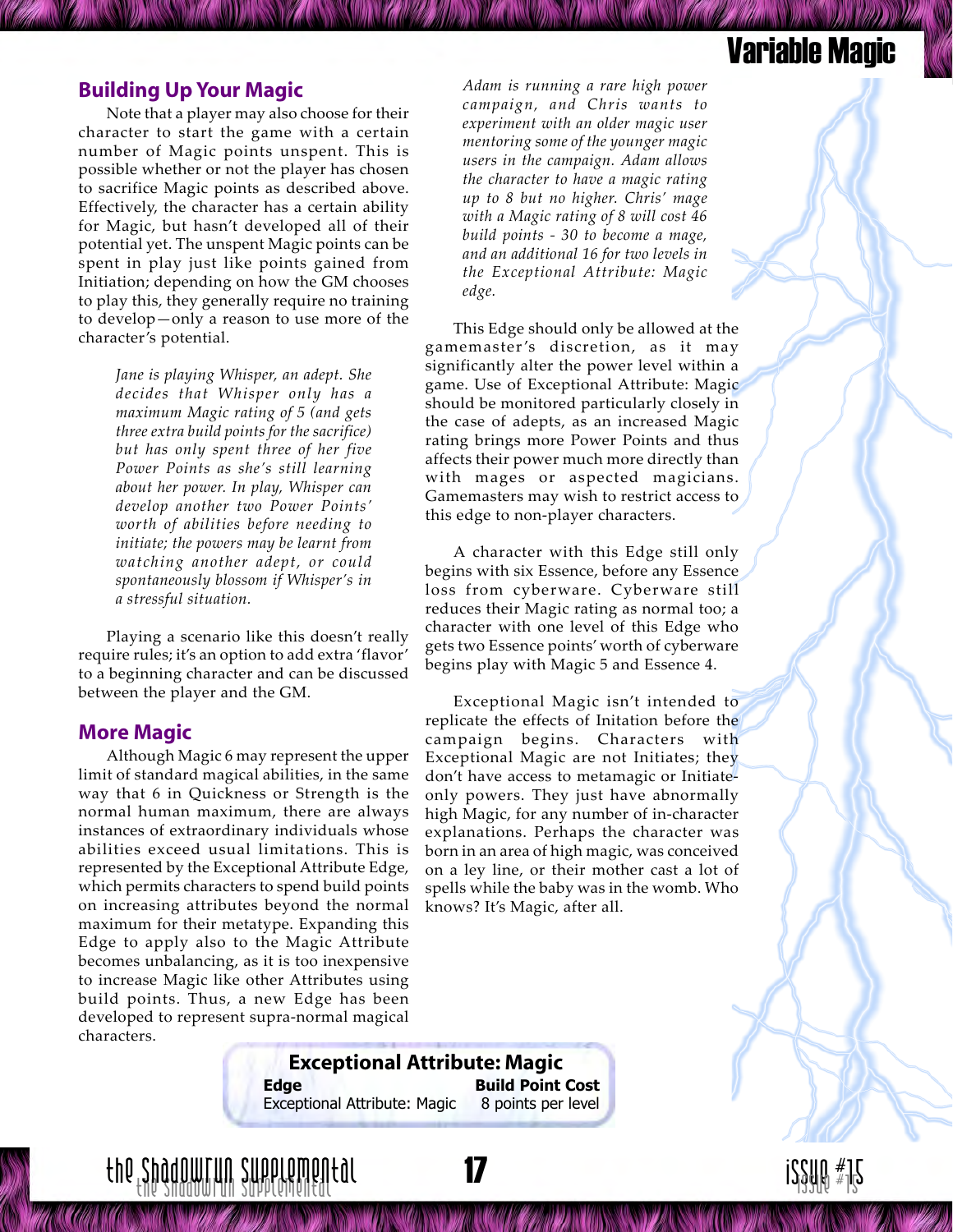# <span id="page-18-0"></span>Places to Go

Places to Go, People to See is a regular feature containing both Non-Player Characters and Locations, with an emphasis on background. Submissions to Places to Go, People to See should be made by following the submission guidelines at <http://tss.dumpshock.com/guidelines.html>

This installment of Places to Go, People to See contains some New Orleans based resources from Brian Downes [bwdownes@bellsouth.net], and several generic NPC archtypes from John Rittershofer [antikrist669@hotmail.com], with additions by Adam Jury [adamj@dumpshock.com].

## **People**

## **Marceau**

Marceau-pronounced Mar-so-is a Sukuyan (Caribbean Vampire) and a talismonger in New Orleans. He has a suite of rooms overlooking Canal Street in the Central Business District, where he sees clients by appointment. Appointments are always held after dark. Although the rooms are elegantly furnished, more like a home than an office, Marceau does not live there.

Marceau is a debonair man with a thin coffee complexion and sharp features. He is urbane and witty, if a little taciturn. In business he is the soul of graciousness. While he makes quite a living exclusively as a talismonger, fearful rumors swirl of other less savory activities: organlegging, peddling of magical influence, and the occasional magical

curse are all practices that Marceau is whispered to engage in.

Marceau has great negotiation skills, and there are few magicians or magical goings-on in the Big Easy that he is not aware of. Marceau is himself a hermetic mage.

Marceauís thrall, Sampson Moon, a thick-necked human with a shaved head, serves as the talismonger ís major-domo and bodyguard. He looks like he can twist the head off a cat, and probably has done so before.

People To See

## **Mordred Fisht**

Mordred Fisht is an adept who follows the Path of the Magician as an idolator of the Adversary. He was born on Halloween in 2029. Proud, condescending, sharp-witted, independent and self-serving, he still manages to be fairly popular because he's just so honest about who he is. He burned up all his luck in Miami, then New York. Older and a little more cunning, he's become a citizen of the world.

A planner and plotter, Fisht makes a dangerous and implacable enemy as well as a staunch and reliable ally, because he can always be relied upon to act in his own best interests.

In 2059, Fisht launched his most ambitious project. Under the umbrella of Transnational Logistics, a shell company, he began opening a far-flung series of bars and clubs: The Space, a dance club in Berlin; International Waters, a bar and grill overlooking Kempís Bay in the Bahamas; The Vortex Chamber, a very small dance club in Seattle; and The Pacific Stop-Over, a bar and grill in Manila.

Fisht makes money on the side by smuggling anyone who can afford his price from one of his clubs to another, under cover of being an employee or consultant for Transnational Logistics. So if you need a no-questions-asked route from the German

> Federation to the Philippines, Fisht is the man to talk to. Heís always looking to open another bar in another strategically important place, and he hires runners to expedite his various operations.



|<br>|Sula #15<br>|

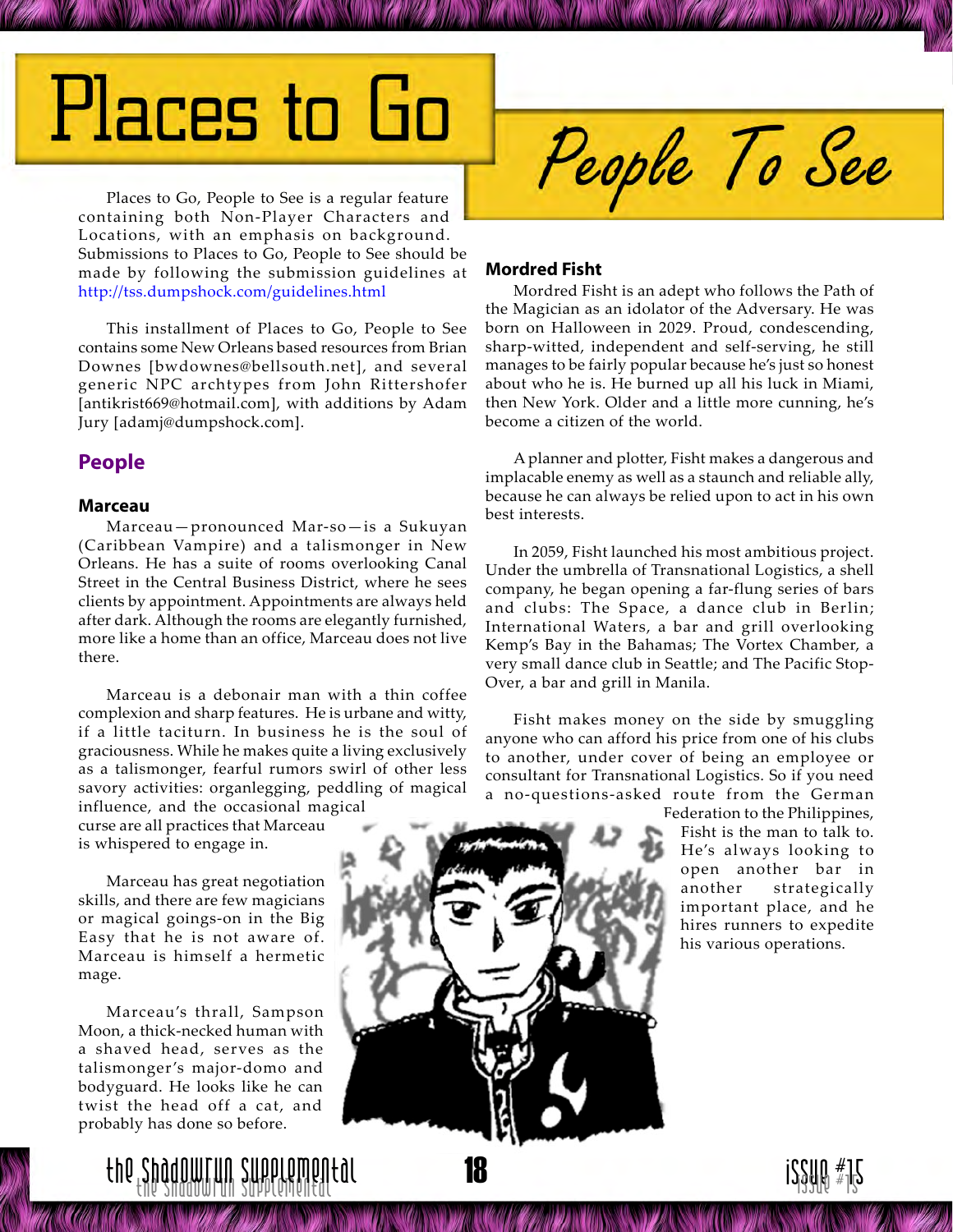## Places to Go, People to See

## <span id="page-19-0"></span>**Places**

## **Hyacinth House, New Orleans Hotel, Restaurant and Bar in the French Quarter, New Orleans**

The Hyacinth House is a big, four-story colonial-style house built in 1910. When the original owner died of influenza in 1918, the building was sold and

**Owner: Gilbert Ferris, [human]**

converted to its modern purpose. The first floor is given over to dining, the bar, and owner Ferris' office. There are four bedrooms each on the second and third floors, and the attic is divided into two lofts. Dinner before wine costs 25 to one 100 nuyen a plate. The dining room is large and softly lit by electric chandeliers. Rooms run 200 to 350 nuyen a night.

The bar and dining room are popular hangouts for New Orleans shadowsceners. Krewe members, shadowrunners, fixers and musicians all eat and drink at the Hyacinth. The gracious club atmosphere prohibits violence inside.

Police are generally not welcome, but there are certain NOPS detectives who make a point of raucously occupying a table for a few hours now and then, as a statement.

The ghost of a woman has been seen on the second floor. In 1923, Elizabeth Georgia Sherman stayed at the Hyacinth for six months while estranged from her husband Edward. In that time she maintained two lovers, one of whom had a key to her room. One afternoon, coming back from a failed reconciliation attempt with her husband, she found her lover William in the hotel room bed with a woman from the Quarter named Cire.

In a confused scene, the woman from the Quarter was shot; she later lost her left leg. Elizabeth ran to the third floor and fell out a window. She broke her back on the pavement below and died two days later. In the two days she lay dying she never spoke a word, but was faithfully attended by her other lover, Giorgio. She had no other visitors. A week after she died, Williamís body was found floating in the river, stabbed to death. Giorgio joined the priesthood and left New Orleans. For ten years, until her death, Cire was the only prostitute in the Quarter with a wooden leg.

The included news story appeared in the New Orleans Time-Picayune on 12/12/60, and mentions the wellknown hotel.



**New Orleans, Confederated American States:** The mystery of the Hyacinth House car bomb deepened today, when New Orleans Police Services held a press conference on the case. NOPS revealed that they were unable to trace the Daimler sedan that was destroyed so spectacularly outside the Hyacinth House hotel and eatery, in the French Quarter. Nor was it possible to identify the two ork bodies found inside, one a female in her late twenties, the other a male in his early twenties. Both bodies had moderate amounts of cyberenhancements, mostly headware in nature.

Although neighbors identified the exotic luxury sedan as one they had seen at the Hyacinth House many times, no employee of the popular gathering place claimed to have seen it before.

Hyacinth House

was in the news again in November of 2059 when the body of elf Harold Kites, a New Orleans talismonger and occult scholar, was found in a nearby alley, nearly beheaded. Kites had been known to eat at the Hyacinth. There was no evidence of robbery, and the crime was never solved.

## **Archetypes**

## **BTL Dealer**

The BTL Dealer is thought of as a sick and low person, preying on the weak and easily addicted, and in some respects this is true, but anyone who has ever worked with him knows that he's got more connections on the streets than your average Johnson. From fellow BTL dealers to Mafia hitmen, he's lived on the streets most of his life and has the scars to prove it. He can get you out of a pinch quick, and he can get you in touch with other street people who may have different goods to peddle... for a price.

**B Q S C I WE R** 3 3 2 4 3 2 5.8 2 **INIT:** 1D6 + 2 **Dice Pools:** Combat 2

## **Active Skills**

| Etiquette (Street): | 3(5) |
|---------------------|------|
| Pistols:            |      |
| Stealth:            |      |

## **Knowledge Skills**

| English (Cityspeak):    | 2(4) |
|-------------------------|------|
| Other Local Area Skill: | 4    |

## **Cyberware**

Datajack

## **Gear**

Browning Max Power [2 clips] Knife

Add other Skills, Cyberware, and Gear as you feel appropriate.

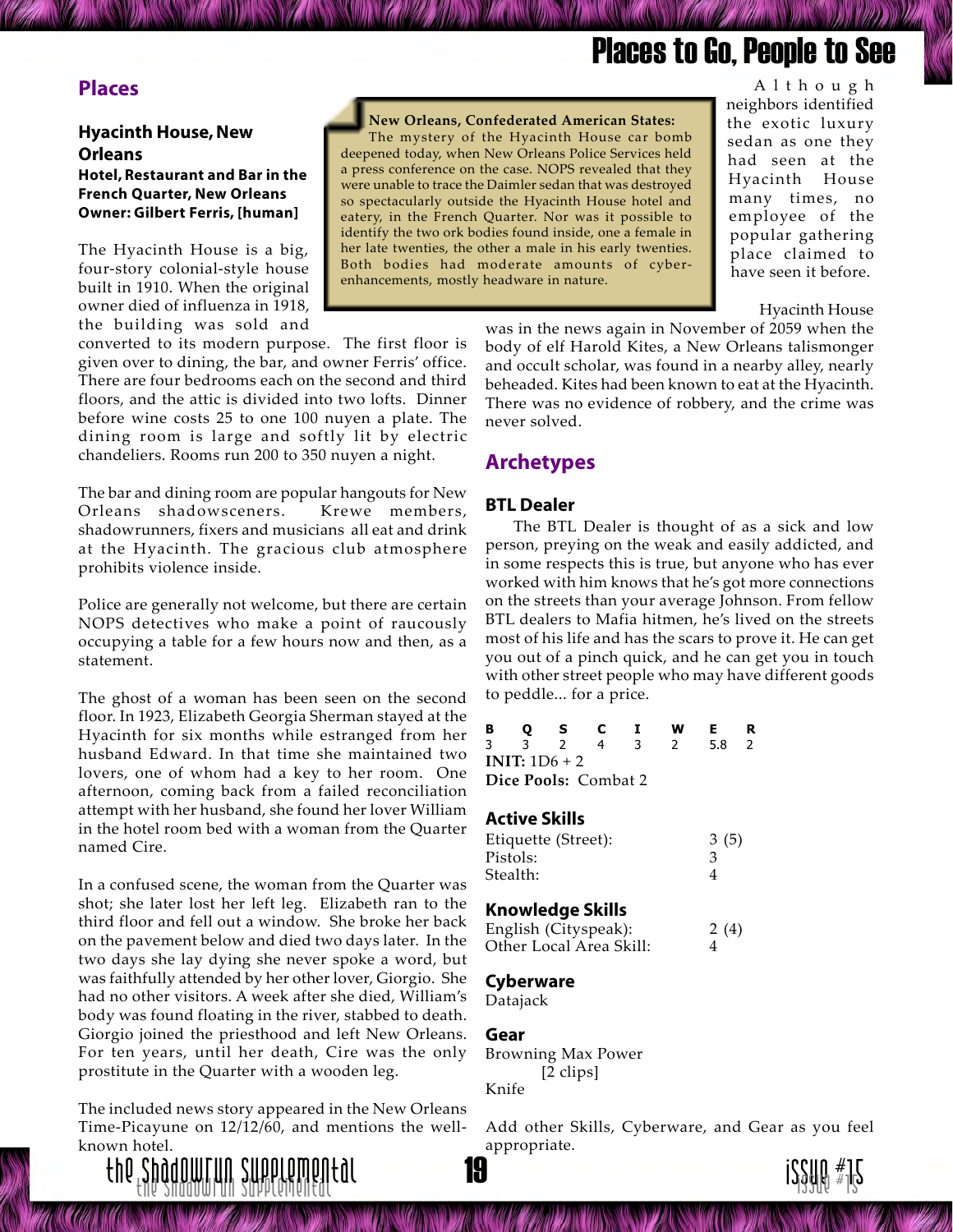## Places to Go, People to See

## <span id="page-20-0"></span>**Plot Hooks**

1. This particular BTL Dealer has been one of your contacts and a party pal for a long time now. He's started sampling the merchandise a little more lately, and sales have dropped because heís spending less time peddling and more time slotting. His suppliers are beginning to get antsy and are looking at cutting off his supply. He's done you favours in the past, now he needs your help-keep him clean and help him work his way out of the drug trade.

2. A new dealer has moved into the area that a couple of the runners live in. Now, it's not the nicest of neighborhoods to start with, but it's yours-and this guy isn't sharing the space nicely. Not only has he dragged even more of a criminal element to the area, but that criminal element is forcing Lone Star to take a closer look at the neighborhood. Getting this guy out will let the runners sleep easier at night, and might even get them in good favor at the Star. However, it might anger the Triads that the dealer is selling for... can the runners clean the local streets without bringing the authorities or the Triad down on themselves?

### **Junkyard Scrounger**

An invaluable contact to riggers and other mechanically inclined characters, the Junkyard Scrounger has the latest scoop on what's available and at which junkyard. Inside the junkyard they know where everything can be found, from a few feet of cable to a used part for your newest drone. They're usually no slouch when it comes to repairing stuff either, from bikes and cars to basic construction tasks.

| в | o |                             |  |  |  |
|---|---|-----------------------------|--|--|--|
| 2 |   |                             |  |  |  |
|   |   | INIT: $1D6 + 3$             |  |  |  |
|   |   | <b>Dice Pools:</b> Combat 3 |  |  |  |

## **Active Skills**

| Electronics B/R: |   |
|------------------|---|
| Stealth:         | 4 |
| Unarmed Combat:  |   |

Two other B/R Skills, ratings 2 and 3.

### **Knowledge Skills**

| Scrounging:        |  |
|--------------------|--|
| Seattle Junkyards: |  |

Add other Skills, Cyberware, and Gear as you feel appropriate.

Note: A Junkyard Scrounger may give up information for very little, such as a free meal or a few nuyen, if they trust you and have dealt with you before. If this is the case, use the normal formula for finding cost of info (p. 254, Shadowrun Third Edition) but multiply your successes in the Etiquette test by two.

## **Plot Hooks**

1. An unfortunate accident leads to one of the character's vehicles getting totalled. Forced to leave the scene in a hurry, one of the characters left behind something of value–a chip with valuable data, a personal memento, the matchbook with the hot redhead's phone number on it, or something else. The character has to hunt down his car and that item before it gets destroyed at the junkyard—and he doesn't even know which junkyard it may be. The character gets in touch with a Junkyard Scrounger who might know some information... but he's sure not giving it up for free.

2. Your friendly local scrounger has been coming into some heat lately—twice his doss has been shot up and heís been forced to go into hiding. At his request you go to his place to pick up a bunch of stuff that he left behind, but it's been ransacked. Three days later, he's dead. What did he stumble into, and who killed him over it?



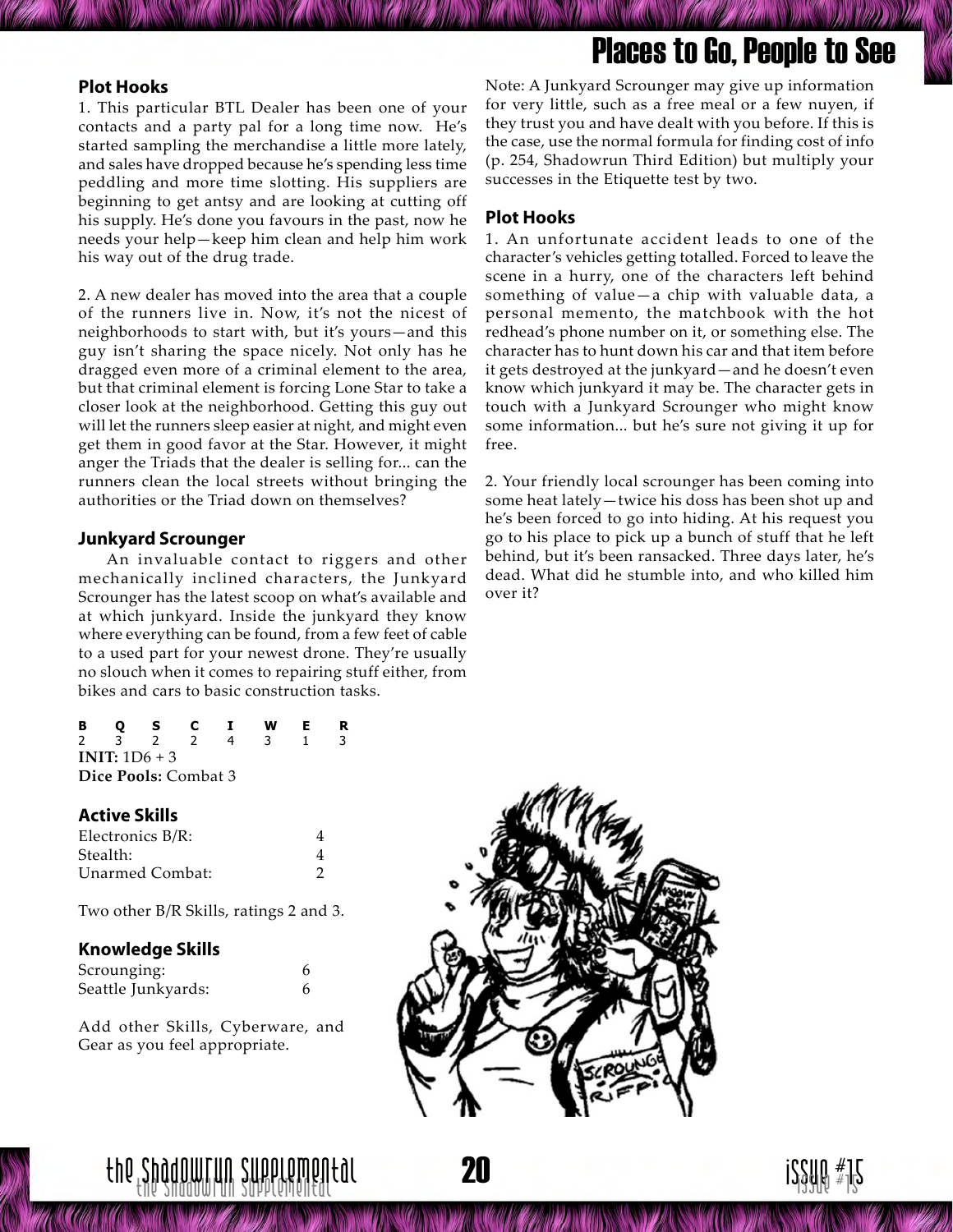<span id="page-21-0"></span>Taiís Magical Goodies is the the home of magical items of all sorts, from Spells to adept Powers to Totems to other magical items. Taiís Magical Goodies is open to

submissions from anyone - the Submission Guidelines are available at [http://tss.dumpshock.com/](http://tss.dumpshock.com/guidelines.html) [guidelines.html](http://tss.dumpshock.com/guidelines.html)

The contributors this issue are Travis Heldibridle [antithesis@mindspring.com], and Adam Green [Psykoguy\_13@hotmail.com].

## **Essence Kitten**

The old wives' tales were correct. The Essence kitten is a new critter, based off old lore about cats: an experiment to make animals a form of mana battery went horribly wrong, and the cat was born. It is highly intelligent, hides easily, and is always on the move. This isn't your ordinary pet $-$  this cat is dangerous.

**B S Q I WC E** 1-2 1 5-7 3-5 2-4 3-8 3-12 **Running Speed:** Quickness x 5

## **Powers**

Mind Control Paralyze (must be in lap of victim) Essence Drain (0.1 per night) Increased Movement Shapechange (to other types of cat) Reproduction (produces kittens once it reaches full essence by combining its essence with mate) Cuteness



# Thi's Mayieal Goodies

## **Appearance**

As normal cat, however, astral perception will note severe differences; the aura seems larger and actually shows more emotions. Within a few days of breeding time, the cat is nearly oozing essence.

## **Weaknesses**

### **Catnip**

Upon exposure, the cat will begin to frantically run around, exhibiting the normal symptoms of a cat exposed to catnip. The cat instantly loses 0.1 Essence, and for every 5 minutes he stays exposed will lose 0.1 more.

## **Phobia**

Water, moderate

## **Special Power Descriptions**

#### **Mind Control**

This power acts the same as the Mind Control spell, with a Force rating equal to the Essence of the kitten.

#### **Cuteness**

A form of Mind Control which cause a person to be attracted to the cat, this is their common form of attracting victims. The Force of this power is equal to the kitten's Charisma.

## **Shapechange**

The cat can shapechange to look like any breed of housecat.

## **Paralyze**

Once in the lap of a victim, the cat uses its paralysis power to put the victim to sleep. Make an Opposed test between the kitten's Charisma and the affected character's Willpower; if the kitten wins he will steal 0.1 Essence points from the victim that night while they sleep. This small essence drain is subtle and relatively unnoticeable: if the need arises, a kitten may steal much more  $-\mu p$  to 0.2 Essence multiplied by the number of successes rolled in the Opposed Test.

#### **Reproduction**

When a cat becomes full of essence (12 points), they search for a mate. After mating, they begin to leak essence into a focused area, warping the mana field and causing the production of 4-7 kittens, with normal gestation times for the breed of the female cat.